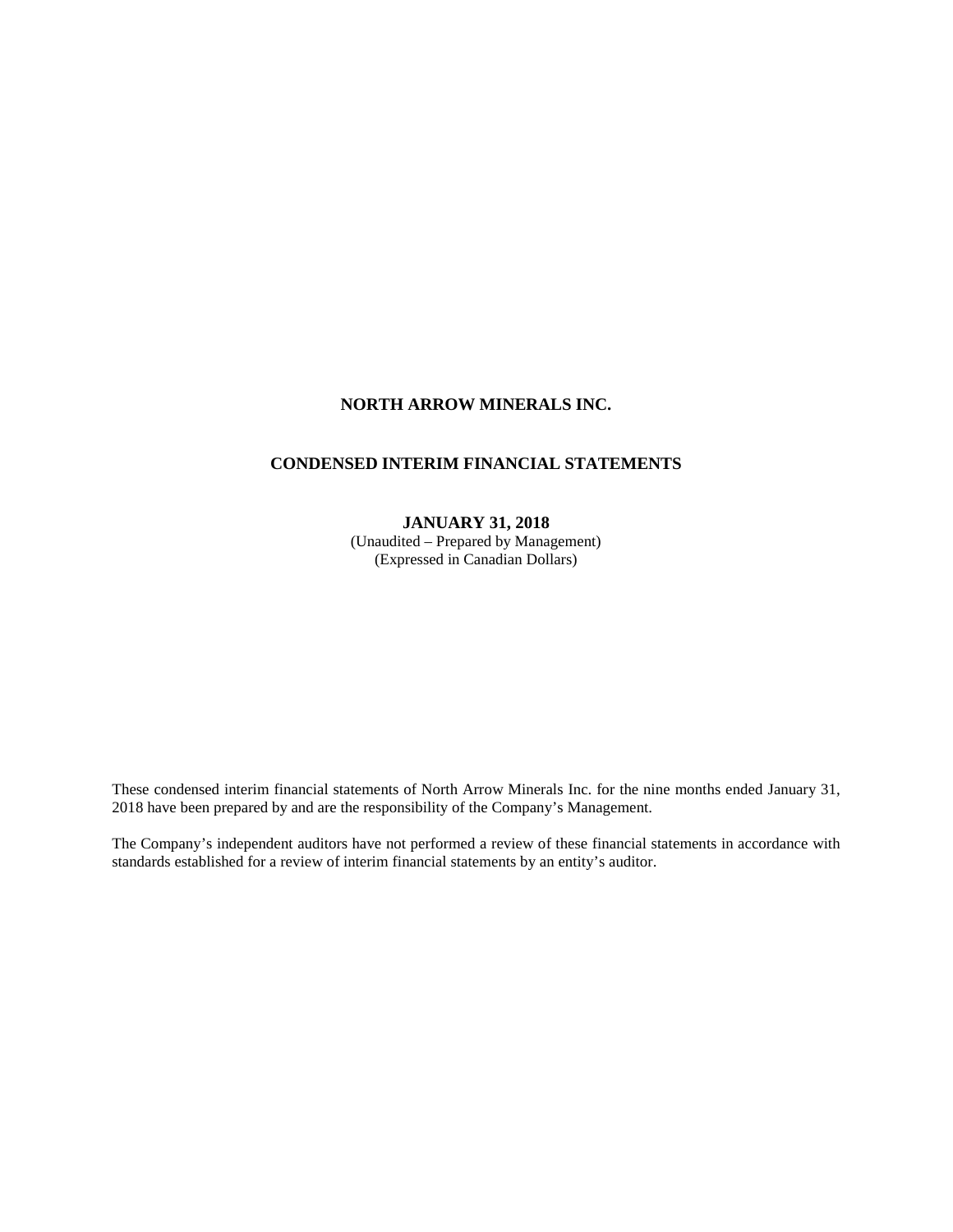### **NORTH ARROW MINERALS INC. CONDENSED INTERIM STATEMENTS OF FINANCIAL POSITION As at January 31, 2018 (Unaudited – Prepared by Management) (Expressed in Canadian Dollars)**

|                                                          | <b>January 31, 2018</b> | April 30, 2017   |
|----------------------------------------------------------|-------------------------|------------------|
| <b>ASSETS</b>                                            |                         |                  |
| <b>Current</b>                                           |                         |                  |
| Cash                                                     | \$<br>1,886,983         | \$<br>368,124    |
| Receivables (Note 5)                                     | 60,087                  | 15,444           |
| Marketable securities (Note 6)                           | 161,677                 | 127,145          |
| Prepaid expenses                                         | 7,053                   | 62,439           |
|                                                          | 2,115,800               | 573,152          |
| <b>Equipment</b> (Note 7)                                | 68,729                  | 67,636           |
| <b>Exploration and evaluation assets (Note 8)</b>        | 15,191,286              | 11,999,472       |
|                                                          | \$<br>17,375,815        | \$<br>12,640,260 |
| <b>LIABILITIES</b>                                       |                         |                  |
| <b>Current</b>                                           |                         |                  |
| Accounts payable and accrued liabilities (Note 9 and 11) | \$<br>162,260           | \$<br>83,103     |
| <b>SHAREHOLDERS EQUITY</b>                               |                         |                  |
| Capital stock (Note 10)                                  | 33,362,855              | 29,099,107       |
| Share-based payment reserve (Note 10)                    | 4,224,497               | 3,143,846        |
| Investment revaluation reserve                           | 44,000                  | (49, 188)        |
| Deficit                                                  | (20, 417, 797)          | (19,636,608)     |
|                                                          | 17,213,555              | 12,557,157       |
|                                                          | \$<br>17,375,815        | \$<br>12,640,260 |

**Nature and continuance of operations (Note 1) Commitments (Note 12)**

**Approved and authorized on behalf of the Board on March 27, 2018:**

*"D. Grenville Thomas"* Director *"Blair Murdoch"* Director

The accompanying notes are an integral part of these financial statements.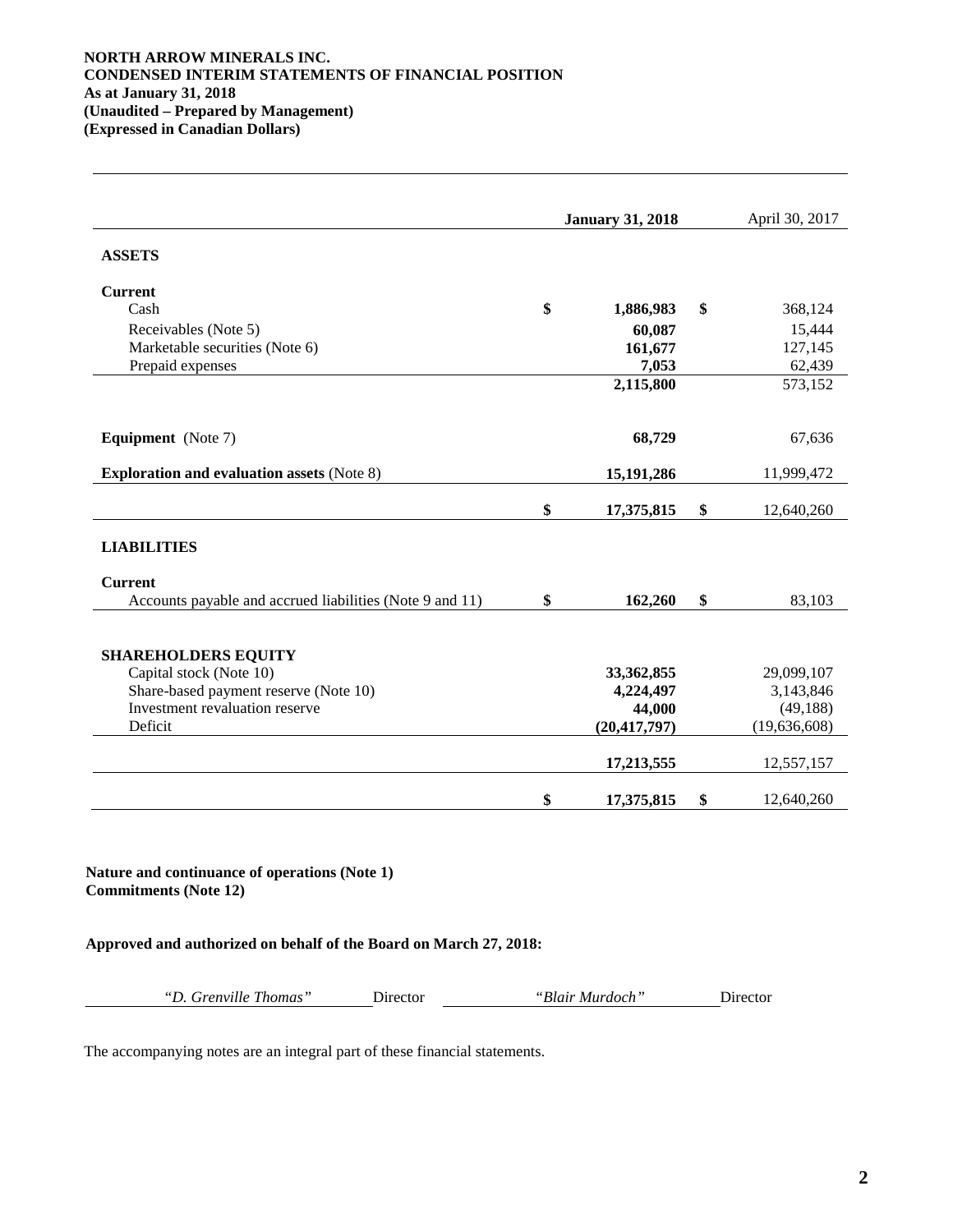# **NORTH ARROW MINERALS INC. CONDENSED INTERIM STATEMENTS OF LOSS AND COMPREHENSIVE LOSS For the Nine Months Ended January 31, 2018 (Unaudited – Prepared by Management)**

**(Expressed in Canadian Dollars)**

|                                          | <b>Three Months</b><br>ended<br>January 31, | Three Months<br>ended<br>January 31, | <b>Nine Months</b><br>ended<br>January 31, | Nine Months<br>ended<br>January 31, |
|------------------------------------------|---------------------------------------------|--------------------------------------|--------------------------------------------|-------------------------------------|
|                                          | 2018                                        | 2017                                 | 2018                                       | 2017                                |
|                                          |                                             |                                      |                                            |                                     |
| <b>EXPENSES</b>                          |                                             |                                      |                                            |                                     |
| Advertising, promotion and travel        | \$45,777                                    | \$ 30,053                            | \$142,323                                  | \$<br>51,177                        |
| Consulting (Note 11)                     | 4,500                                       | 4,500                                | 13,500                                     | 13,500                              |
| Depreciation                             | 4,550                                       | 4,835                                | 13,163                                     | 14,507                              |
| Office, miscellaneous and rent (Note 11) | 23,901                                      | 27,737                               | 77,078                                     | 85,966                              |
| Professional fees                        |                                             | 7,840                                | 2,590                                      | 12,527                              |
| Property investigation costs             | 8,366                                       | 14,111                               | 18,717                                     | 27,717                              |
| Regulatory and filing fees               | 885                                         | 1,549                                | 5,671                                      | 3,378                               |
| Salaries and benefits (Note 11)          | 79,096                                      | 101,615                              | 254,002                                    | 277,895                             |
| Share-based compensation (Note 10)       | 54,196                                      |                                      | 380,651                                    | 2,068                               |
|                                          |                                             |                                      |                                            |                                     |
|                                          | (221, 271)                                  | (192, 240)                           | (907, 695)                                 | (488, 735)                          |
|                                          |                                             |                                      |                                            |                                     |
| Interest, foreign exchange and other     |                                             |                                      |                                            |                                     |
| income                                   | 2,637                                       | 2,074                                | 15,394                                     | 6,219                               |
| Recovery of exploration and              |                                             |                                      |                                            |                                     |
| evaluation assets (Note 8)               |                                             | 33,750                               | 102,500                                    | 299,774                             |
| Gain (Loss) on sale of marketable        |                                             |                                      |                                            |                                     |
| securities                               | 29,248                                      | (522)                                | 20,280                                     | (2,117)                             |
| Loss on revaluation of warrants          |                                             |                                      |                                            |                                     |
| (Note 6)                                 | (2,538)                                     | (3,254)                              | (11, 668)                                  | (17, 169)                           |
| Write-off of exploration and             |                                             |                                      |                                            |                                     |
| evaluation assets (Note 8)               |                                             | 7,245                                |                                            | (50, 944)                           |
|                                          | 29,347                                      | 39,293                               | 126,506                                    | 235,763                             |
|                                          |                                             |                                      |                                            |                                     |
|                                          |                                             |                                      |                                            |                                     |
| Net income (loss) for the period         | (191, 924)                                  | (152, 947)                           | (781, 189)                                 | (252,972)                           |
|                                          |                                             |                                      |                                            |                                     |
| Unrealized gain (loss) on                |                                             |                                      |                                            |                                     |
| available-for-sale financial assets      |                                             |                                      |                                            |                                     |
| (Note 6)                                 | 101,500                                     | 55,676                               | 93,188                                     | 20,276                              |
|                                          |                                             |                                      |                                            |                                     |
| Comprehensive income (loss) for          |                                             |                                      |                                            |                                     |
| the period                               | \$ (90,424)                                 | \$ (97,271)                          | \$ (688,001)                               | $$^{(232,696)}$                     |
|                                          |                                             |                                      |                                            |                                     |
| Basic and diluted loss per share         | \$(0.00)                                    | \$(0.00)                             | \$<br>(0.01)                               | $\mathbb{S}$<br>(0.00)              |
|                                          |                                             |                                      |                                            |                                     |
| Weighted average number of               |                                             |                                      |                                            |                                     |
| common                                   | 76,155,741                                  | 54, 155, 741                         | 74,851,393                                 | 54, 155, 741                        |

The accompanying notes are an integral part of these financial statements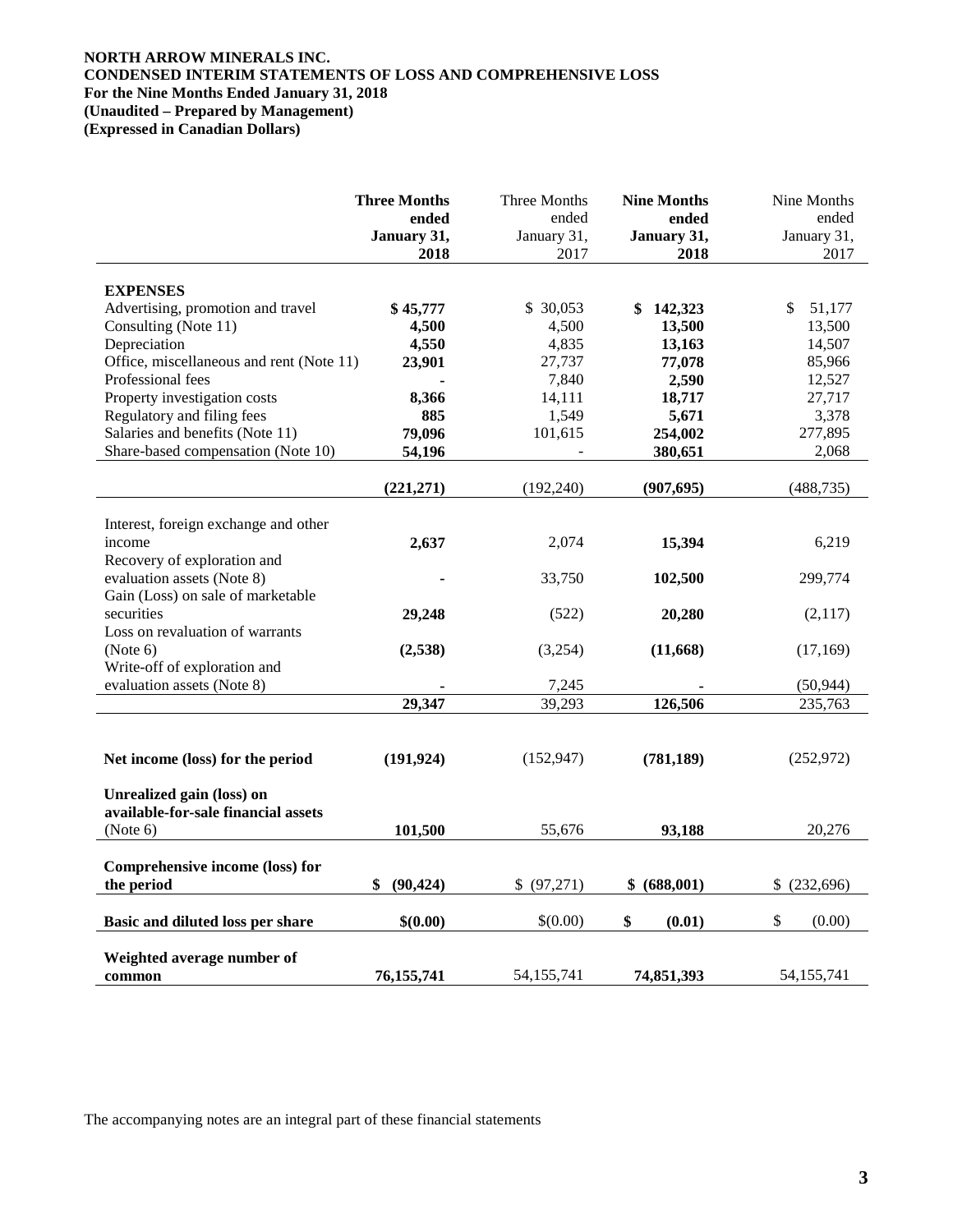### **NORTH ARROW MINERALS INC. CONDENSED INTERIM STATEMENTS OF CASH FLOWS For the Nine Months Ended January 31, 2018 (Unaudited – Prepared by Management) (Expressed in Canadian Dollars)**

|                                                                                                                                                                                                         | <b>January 31, 2018</b>                      |               | January 31, 2017                |
|---------------------------------------------------------------------------------------------------------------------------------------------------------------------------------------------------------|----------------------------------------------|---------------|---------------------------------|
|                                                                                                                                                                                                         |                                              |               |                                 |
| <b>CASH FLOWS FROM OPERATING ACTIVITIES</b><br>Loss for the year                                                                                                                                        | \$<br>(781, 189)                             |               | \$<br>(252, 972)                |
| Items not involving cash:                                                                                                                                                                               |                                              |               |                                 |
| Depreciation                                                                                                                                                                                            | 13,163                                       |               | 14,507                          |
| Share-based compensation                                                                                                                                                                                | 380,651                                      |               | 2,068                           |
| Write-off of exploration and evaluation assets                                                                                                                                                          |                                              |               | 50,944                          |
| Recovery of exploration and evaluation assets                                                                                                                                                           | (102, 500)                                   |               | (299, 774)                      |
| Loss on revaluation of warrants                                                                                                                                                                         | 11,668                                       |               | 17,169                          |
| Loss (gain) on sale of marketable securities                                                                                                                                                            | (20, 280)                                    |               | 2,117                           |
|                                                                                                                                                                                                         |                                              |               |                                 |
| Changes in non-cash working capital items:                                                                                                                                                              |                                              |               |                                 |
| Receivables                                                                                                                                                                                             | (44, 643)                                    |               | 97,761                          |
| Prepaid expenses                                                                                                                                                                                        | 55,386                                       |               | (13,000)                        |
| Accounts payable and accrued liabilities                                                                                                                                                                | (45,310)                                     |               | (53, 170)                       |
|                                                                                                                                                                                                         | (533, 054)                                   |               | (434,350)                       |
|                                                                                                                                                                                                         |                                              |               |                                 |
| <b>CASH FLOWS FROM INVESTING ACTIVITIES</b><br>Expenditures on exploration and evaluation assets, net<br>Proceeds on sale of data<br>Proceeds on sale of marketable securities<br>Purchase of equipment | (3,067,347)<br>50,000<br>119,768<br>(14,256) |               | (1,413,506)<br>32,500<br>45,883 |
|                                                                                                                                                                                                         | (2,911,835)                                  |               | (1, 335, 123)                   |
| <b>CASH FLOWS FROM FINANCING ACTIVITIES</b><br>Proceeds from a private placement<br>Share issuance costs                                                                                                | 5,000,000<br>(36, 252)                       |               |                                 |
|                                                                                                                                                                                                         | 4,963,748                                    |               |                                 |
| Change in cash during the period                                                                                                                                                                        | 1,518,859                                    |               | (1,769,473)                     |
| Cash, beginning of the period                                                                                                                                                                           | 368,124                                      |               | 2,507,640                       |
| Cash, end of the period                                                                                                                                                                                 | \$<br>1,886,983                              | $\mathcal{S}$ | 738,167                         |
| Cash paid during the period for interest                                                                                                                                                                | \$                                           | \$            |                                 |
| Cash paid during the period for income taxes                                                                                                                                                            | \$                                           | \$            |                                 |

### **Supplemental disclosure with respect to cash flows (Note 13)**

The accompanying notes are an integral part of these financial statements.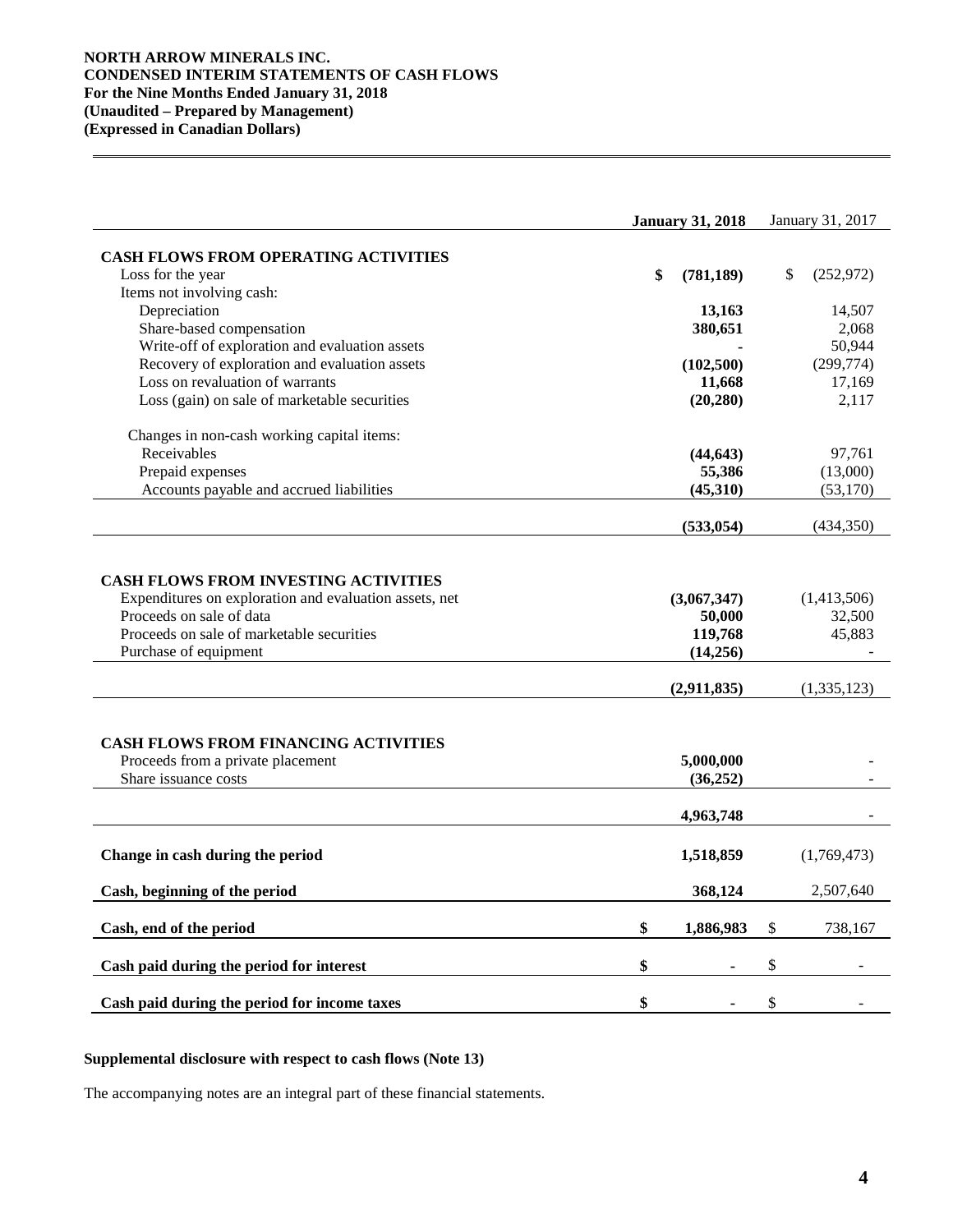## **NORTH ARROW MINERALS INC. STATEMENTS OF CHANGES IN EQUITY (Unaudited – Prepared by Management) (Expressed in Canadian Dollars)**

|                                                                                                  | Number of<br><b>Shares</b> | <b>Capital Stock</b> | <b>Share-based</b><br>payment<br>reserve | <b>Investment</b><br>revaluation<br>reserve | <b>Deficit</b>  | <b>Total</b>                                 |
|--------------------------------------------------------------------------------------------------|----------------------------|----------------------|------------------------------------------|---------------------------------------------|-----------------|----------------------------------------------|
| Balance, April 30, 2016                                                                          | 54, 155, 741               | \$28,719,107         | \$3,141,778                              | \$ (15,113)                                 | \$(19,169,178)  | \$12,676,594                                 |
| Share-based compensation<br>Net loss<br>Investment gain (loss)                                   |                            |                      | 2,068                                    | 20,276                                      | (252,972)       | 2,068<br>(252, 972)<br>20,276                |
| Balance, January 31, 2017                                                                        | 54, 155, 741               | \$28,719,107         | \$3,143,846                              | \$5,163                                     | \$ (19,422,150) | \$12,445,966                                 |
|                                                                                                  |                            |                      |                                          |                                             |                 |                                              |
| Balance, April 30, 2017                                                                          | 56, 155, 741               | \$29,099,107         | \$3,143,846                              | \$ (49,188)                                 | \$ (19,636,608) | \$12,557,157                                 |
|                                                                                                  |                            |                      |                                          |                                             |                 |                                              |
| Share-based compensation<br>Net loss<br><b>Investment gain (loss)</b><br>Private placement - net | 20,000,000                 | 4,263,748            | 380,651<br>700,000                       | 93,188                                      | (781, 189)      | 380,651<br>(781, 189)<br>93,188<br>4,963,748 |
| Balance, January 31, 2018                                                                        | 76, 155, 741               | \$33,362,855         | \$4,224,497                              | \$44,000                                    | \$ (20,417,797) | \$17,213,555                                 |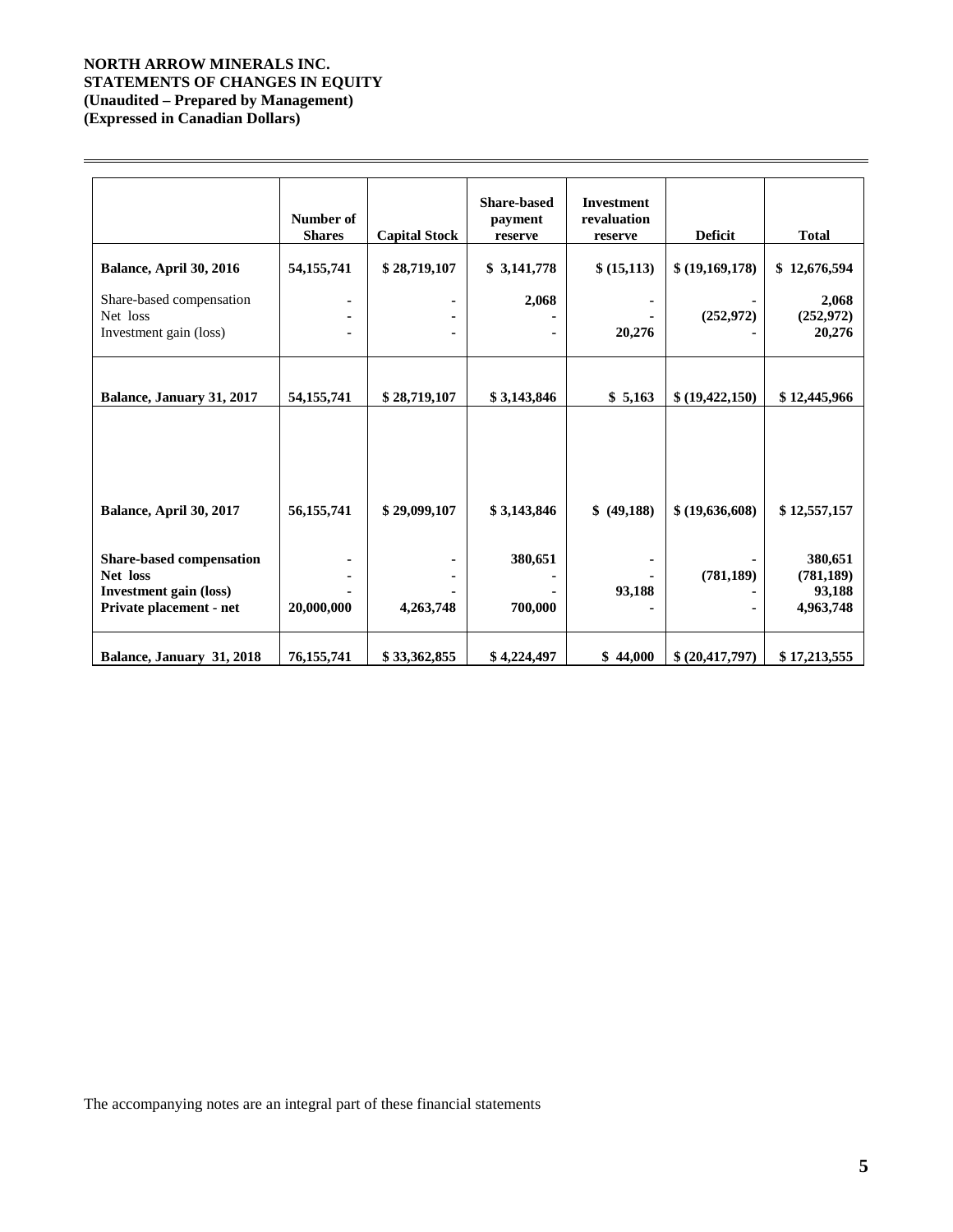### **1. NATURE AND CONTINUANCE OF OPERATIONS**

North Arrow Minerals Inc. (the "Company") is incorporated federally under the laws of the Canada Business Corporations Act ("CBCA").

The financial statements of the Company are presented in Canadian dollars, which is the functional currency of the Company.The Company trades on the TSX Venture Exchange (TSXV – NAR) and its registered office address is Ste. #960-789 West Pender Street, Vancouver, BC, Canada V6C 1H2.

The Company's principal business activity is the acquisition and exploration of exploration and evaluation assets. To date, the Company has not generated significant revenues from operations and is considered to be in the exploration stage.

The Company is in the process of acquiring and exploring its exploration and evaluation assets and has not yet determined whether these properties contain reserves that are economically recoverable. These financial statements have been prepared on the assumption that the Company will continue in operation for the foreseeable future and will be able to realize assets and discharge liabilities in the normal course of operations. However, the Company has a history of losses and no current source of revenue. At January 31, 2018, the Company had a deficit of \$20,417,797 (April 30, 2017 - \$19,636,608) and will require additional funding to meet its planned activities beyond the fiscal year. Continued operations of the Company and further exploration on the exploration and evaluation assets is dependent on the Company's ability to complete additional financings or generate profitable operations. While the Company has been successful in securing financing in the past, there is no assurance that it will be able to obtain adequate financing in the future or that such financing will be available on acceptable terms. These material uncertainties cast significant doubt on the entity's ability to continue as a going concern. These financial statements do not include any adjustments to the recoverability and classification of assets and liabilities that might be necessary, should the Company be unable to continue as a going concern. These adjustments could be material.

The Company's continuation as a going concern is dependent on the successful results from its mineral property exploration activities, its ability to reduce or defer discretionary expenditures and its continued ability to raise equity capital or borrowings sufficient to meet current and future obligations.

### **2. BASIS OF PRESENTATION**

#### **a) Statement of Compliance**

These condensed interim financial statements have been prepared in accordance with International Financial Reporting Standards ("IFRS") as issued by the International Accounting Standards Board ("IASB") and interpretations of the International Financial Reporting Interpretations Committee ("IFRIC") and specifically with IFRS applicable to the preparation of interim financial statements, including IAS 34, Interim Financial Reporting (IAS 34). The accounting policies applied in the preparation of these condensed interim financial statements are consistent with those applied and disclosed in the Company's financial statements for the year ended April 30, 2017. These financial statements should be read in conjunction with the Company's audited financial statements for the year ended April 30, 2017. These financial statements are presented in Canadian dollars unless otherwise noted.

### **b) Historical cost**

These financial statements have been prepared on a historical cost basis except for certain financial instruments measured at fair value.

### **c) Significant accounting judgments, estimates and assumptions**

The preparation of financial statements in conformity with IFRS requires management to make certain estimates, judgments and assumptions that affect the reported amounts of assets and liabilities at the date of the financial statements and the reported revenues and expenses during this period. **6**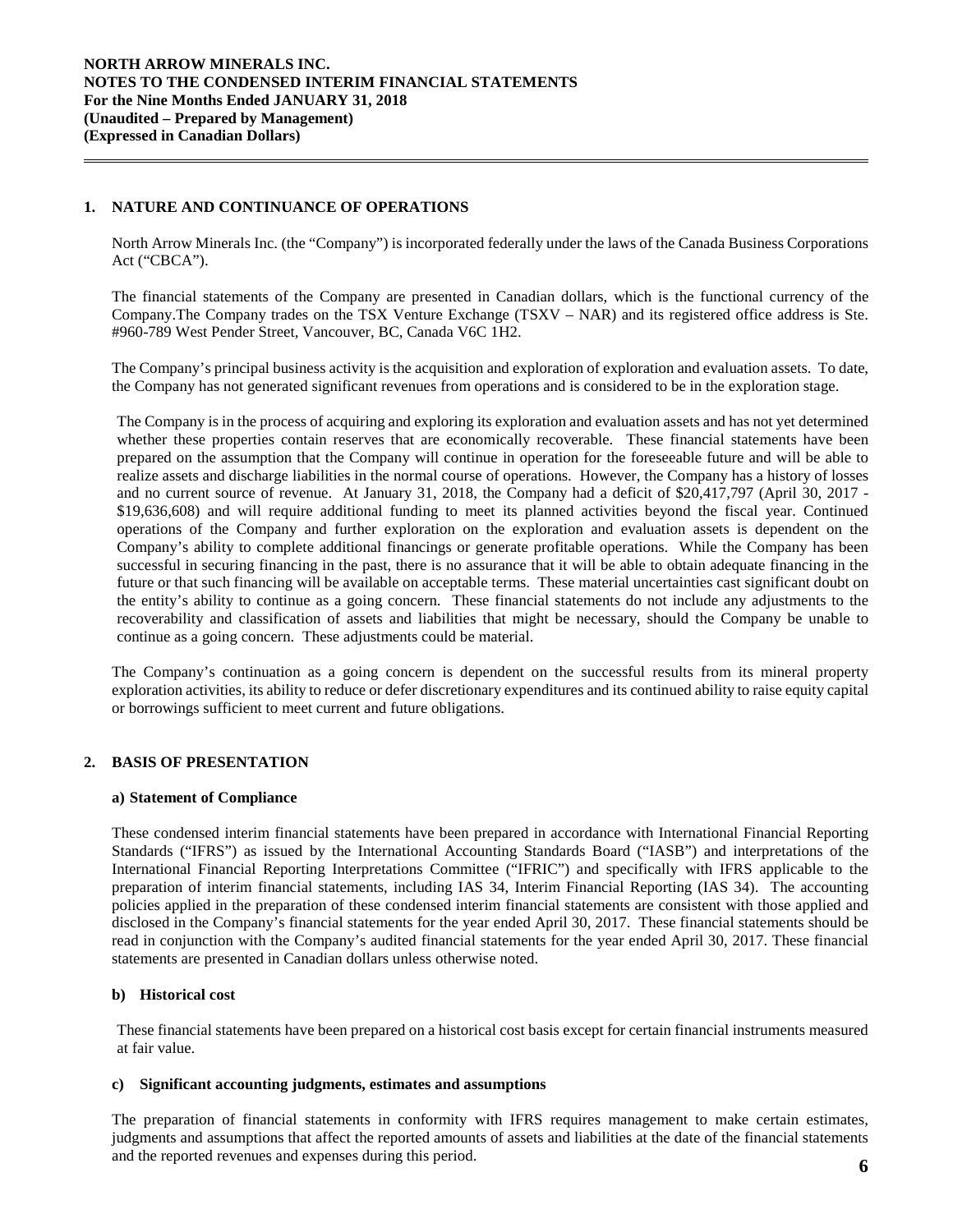### **2. BASIS OF PRESENTATION - continued**

#### **d) Significant accounting judgments, estimates and assumptions** *-* **continued**

Although management uses historical experiences and its best knowledge of the amount, events or actions to form the basis for judgments and estimates, actual results may differ from these estimates.

The most significant accounts that require estimates as the basis for determining the stated amounts include the recoverability of exploration and evaluation assets, valuation of share-based payments, marketable securities and valuation of deferred tax amounts.

Critical judgments exercised in applying accounting policies that have the most significant effect on the amounts recognized in the financial statements are as follows:

(i) Economic recoverability and probability of future benefits of exploration and evaluation costs*.* 

Management has determined that exploration, evaluation and related costs incurred which were capitalized may have future economic benefits and may be economically recoverable. Management uses several criteria in its assessments of economic recoverability and probability of future economic benefits including geologic and other technical information, history of conversion of mineral deposits with similar characteristics to its own properties to proven and probable mineral reserves, the quality and capacity of existing infrastructure facilities, evaluation of permitting and environmental issues and local support for the project.

(ii) Valuation of share-based payments and warrants recorded as marketable securities

The Company uses the Black-Scholes Option Pricing Model for valuation of share-based payments and warrants recorded as marketable securities. Option pricing models require the input of subjective assumptions including expected price volatility, interest rates and forfeiture rate. Changes in the input assumptions can materially affect the fair value estimate and Company's earnings and equity reserves.

(iii) Income taxes

In assessing the probability of realizing income tax assets, management makes estimates related to expectations of future taxable income, applicable tax opportunities, expected timing of reversals of existing temporary differences and the likelihood that tax positions taken will be sustained upon examination by applicable tax authorities. In making its assessments, management gives additional weight to positive and negative evidence that can be objectively verified.

### **3. SIGNIFICANT ACCOUNTING POLICIES**

#### **l) New Accounting pronouncements**

i) The IASB has issued standards and amendments which have been adopted by the Company. Each of the new standards is effective for annual periods beginning on or after January 1, 2017. The adoption of the standards and amendments did not have a material effect on the financial statements.

ii) Certain pronouncements were issued by the IASB or IFRIC but are not yet effective as at January 31, 2018. The Company intends to adopt these standards and interpretations when they become effective.

The following are the accounting standards issued but not effective for the current year that the Company believes could be significant. **<sup>7</sup>**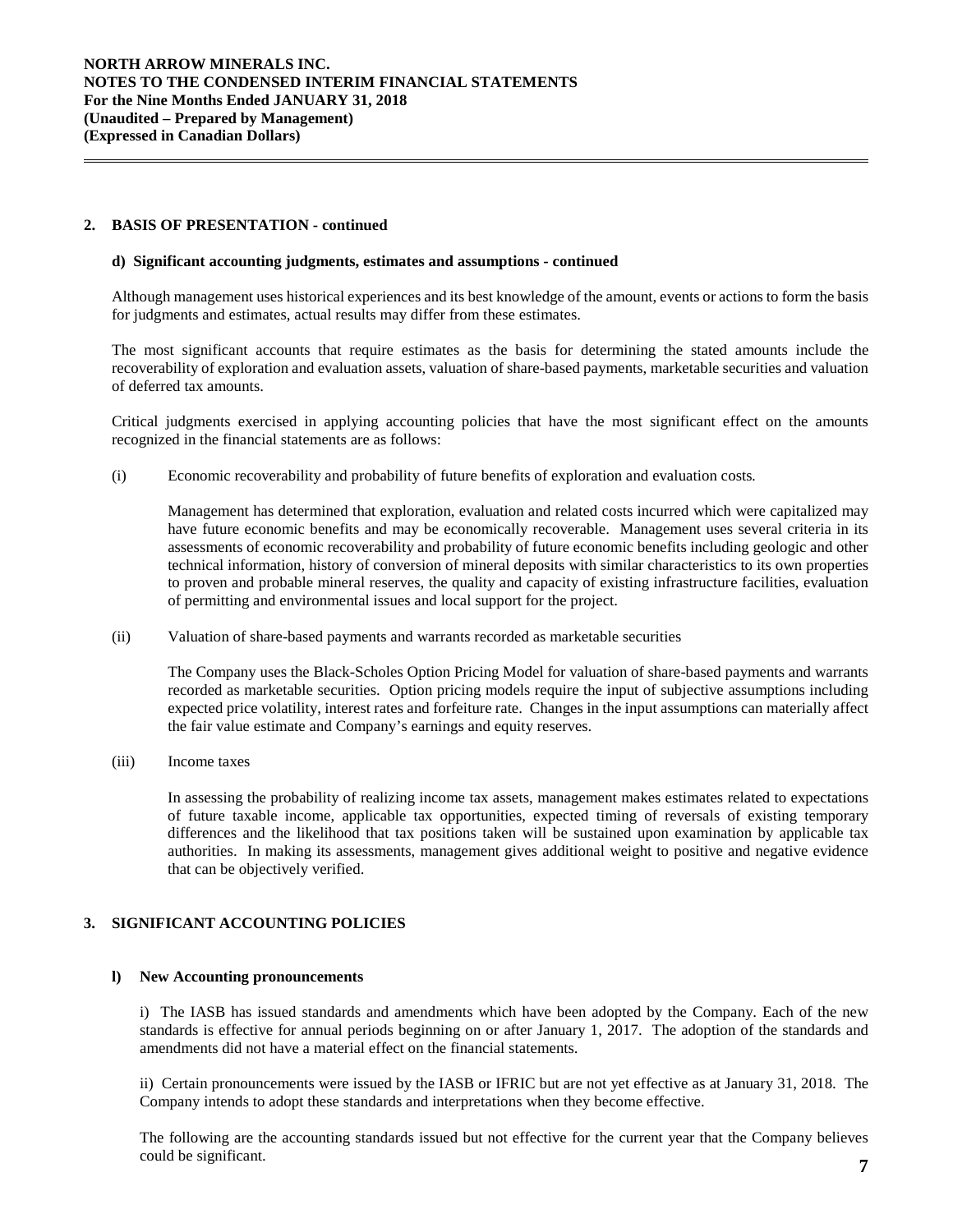### **3. SIGNIFICANT ACCOUNTING POLICIES - continued**

- IFRS 9 Financial Instruments classification and measurement
	- Effective for annual periods beginning on or after January 1, 2018. This is the first part of a new standard on classification and measurement of financial assets that will replace IAS 39, "Financial Instruments: Recognition and Measurement". IFRS 9 has two measurement categories: amortized cost and fair value. All equity instruments are measured at fair value. A debt instrument is recorded at amortized cost only if the entity is holding it to collect contractual cash flows and the cash flows represent principal and interest. Otherwise it is measured at fair value with changes in fair value through profit or loss. In addition, this new standard has been updated to include guidance on financial liabilities and derecognition of financial instruments.
- IFRS  $16 -$  Leases

Effective for annual periods commencing on or after January 1, 2019, this new standard eliminates the classification of leases as either operating or finance leases and introduces a single lessee accounting model which requires the lessee to recognize assets and liabilities for all leases with a term of longer than 12 months.

The Company is currently assessing the impact of these new accounting standards on its financial statements.

### **4. FINANCIAL INSTRUMENTS AND RISK MANAGEMENT**

Financial instruments measured at fair value are classified into one of three levels in the fair value hierarchy according to the relative reliability of the inputs used to estimate the fair values. The three levels of the fair value hierarchy are:

- Level 1 Unadjusted quoted prices in active markets for identical assets or liabilities;
- Level 2 Inputs other than quoted prices that are observable for the asset or liability either directly or indirectly; and
- Level 3 Inputs that are not based on observable market data.

The Company's financial instruments consist of cash, marketable securities, receivables, accounts payable and accrued liabilities and due to related parties. Cash is carried at fair value using a Level 1 fair value measurement. The carrying value of receivables, accounts payable and accrued liabilities and due to related parties approximate their fair values due to their immediate or short-term maturity. Marketable securities consisting of common shares are recorded at fair value based on the quoted market prices in active markets at the reporting date, which is consistent with Level 1 of the fair value hierarchy**.** Marketable securities consisting of warrants are recorded at fair value based on a Black Scholes pricing model consistent with Level 3 of the fair value hierarchy.

The Company is exposed to a variety of financial risks by virtue of its activities, including credit risk, interest rate risk, liquidity risks, foreign currency risk, and equity market risk. The Company's objective with respect to risk management is to minimize potential adverse effects on the Company's financial performance. The Board of Directors provides direction and guidance to management with respect to risk management. Management is responsible for establishing controls and procedures to ensure that financial risks are mitigated to acceptable levels.

### Credit risk

Credit risk is the risk of financial loss to the Company if a counter-party to a financial instrument fails to meet its contractual obligations. The Company manages credit risk by investing its excess cash in short-term investments with investment grade ratings, issued by a Canadian chartered bank. The Company's receivables consist primarily of sales tax receivables due from the federal government and receivables from companies with which the Company has exploration agreements or options. The maximum exposure to credit risk at the reporting date is the carrying value of the Company's receivables and cash.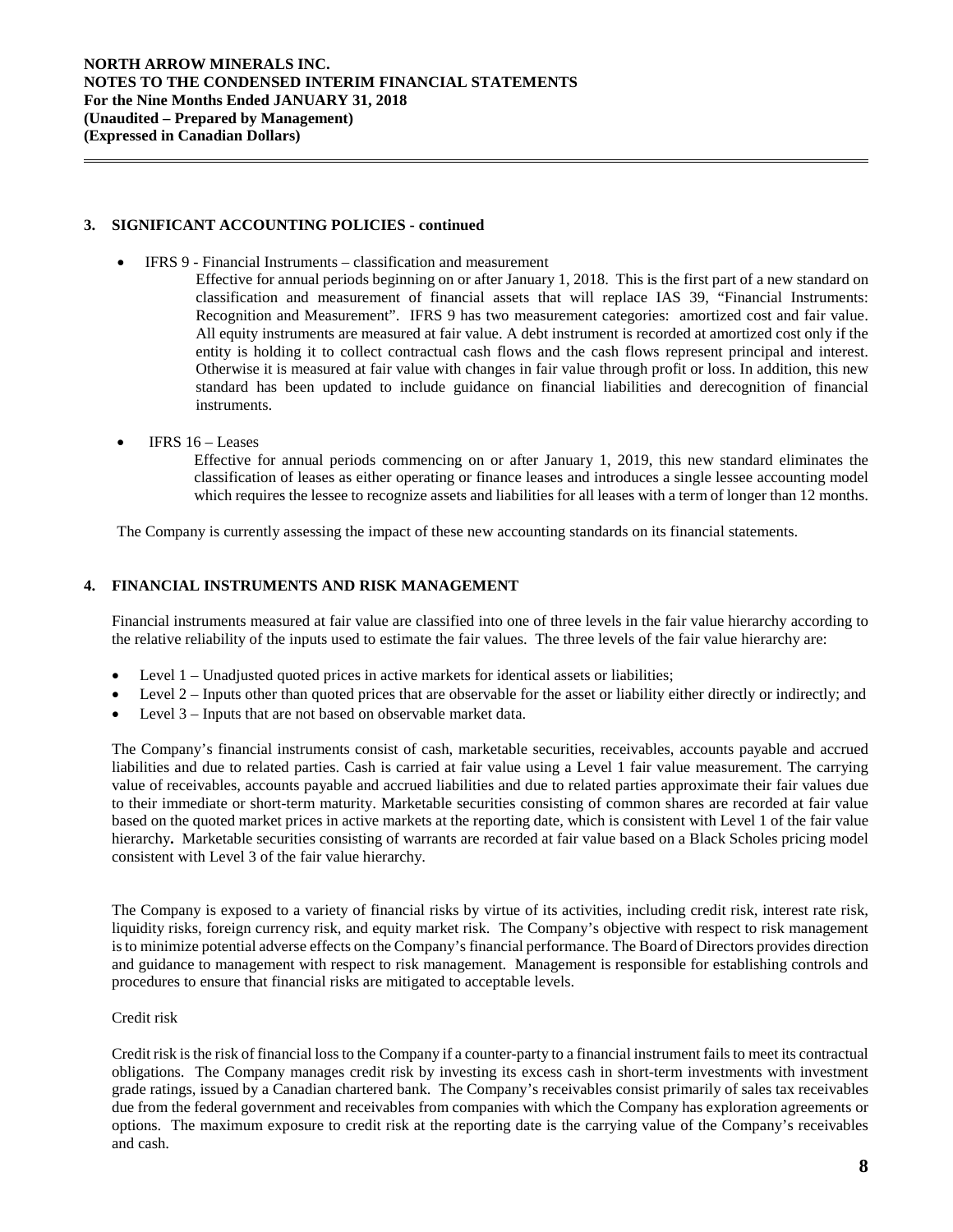### **4. FINANCIAL INSTRUMENTS AND RISK MANAGEMENT - continued**

#### Interest rate risk

Interest rate risk is the risk that the fair value or future cash flows of a financial instrument will fluctuate because of changes in market interest rates. Financial assets and liabilities with variable interest rates expose the Company to interest rate risk with respect to its cash flow. It is management's opinion that the Company is not exposed to significant interest rate risk.

### Liquidity risk

Liquidity risk is the risk that the Company will not be able to meet its obligations as they become due. The Company's ability to continue as a going concern is dependent on management's ability to raise the funds required through future equity financings, asset sales or exploration option agreements, or a combination thereof. The Company has no regular cash flow from its operating activities. The Company manages its liquidity risk by forecasting cash flow requirements for its planned exploration and corporate activities and anticipating investing and financing activities. Management and the Board of Directors are actively involved in the review, planning and approval of annual budgets and significant expenditures and commitments. Failure to realize additional funding could cast significant doubt on the Company's ability to continue as a going concern. As at January 31, 2018, the Company had cash of \$1,886,983 (April 30, 2017 - \$368,124) available to settle current liabilities of \$162,260 (April 30, 2017 - \$83,103).

#### Foreign currency risk

The Company's activities are within Canada and accordingly the Company is not subject to significant foreign currency risk.

#### Equity market risk

The Company is exposed to equity price risk arising from its marketable securities, which are classified as available-forsale. The Company plans to sell its marketable securities as market conditions permit, or as is required to finance the Company's operations from time-to-time.

#### **5. RECEIVABLES**

|                     | <b>January 31, 2018</b> | April 30, 2017 |
|---------------------|-------------------------|----------------|
| HST/GST receivables | 54,708                  | 8,812          |
| Other receivables   | 5,379                   | 6,632          |
|                     | 60.087                  | 15.444         |

### **6. MARKETABLE SECURITIES**

a) During the year ended April 30, 2017, the Company sold its interest in the in the previously written off Torp Lake and Phoenix mineral claims to Clean Commodities Corp. (previously Athabasca Nuclear Corp.) for consideration of 2,500,000 common shares of Clean Commodities Corp. having a fair value of \$200,000 and warrants entitling the Company to purchase an additional 1,000,000 common shares at a price of \$0.20 for a period of two years with a fair value of \$33,524 under the following assumptions.

|                               | <b>January 31, 2018</b> | May 19, 2016 |
|-------------------------------|-------------------------|--------------|
| Risk – free interest rate     | 1.00%                   | 1.00%        |
| Expected life of the warrants | $0.30$ vears            | 2.0 years    |
| Annualized volatility         | 120.00%                 | 120.00%      |
|                               |                         |              |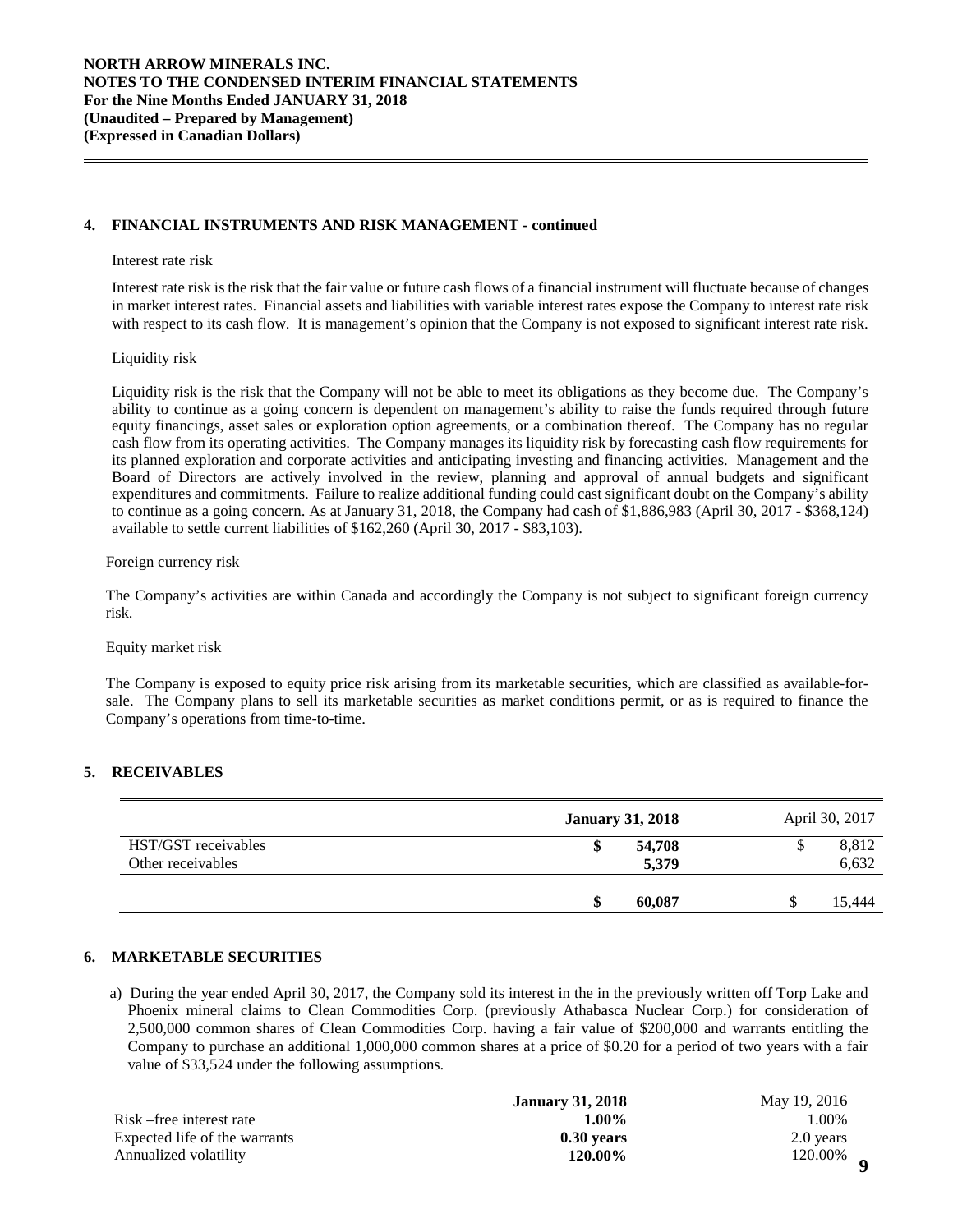### **6. MARKETABLE SECURITIES - CONTINUED**

b) During the nine month period ended January 31, 2018, Company completed the sale of its 100% interest in the Contwoyto Project, Nunavut, including the Butterfly gold prospect, to Crystal Exploration Inc. ("Crystal") for consideration of \$100,000 and 1,000,000 common shares of Crystal. Under the terms of the agreement, the Company received \$50,000 and 500,000 shares, having a fair value of \$52,500, on closing of the transaction with the balance of the shares and cash due on or before December 15, 2018. The Company retains a 1.0% gross overriding royalty on diamonds and a 1.0% net smelter return on precious and base metals. Half of the royalties can be purchased by Crystal at any time with the payment of \$1.0 million. The Company will also receive conditional share payments of 500,000 Crystal shares in the event that Crystal reports an inferred gold resource exceeding 250,000 ounces associated with the Butterfly gold prospect and a further 500,000 Crystal shares in the event Crystal reports a separate inferred resource of at least 250,000 ounces of gold outside of the Butterfly area.

|                                                                                    | Cost      | <b>Unrealized</b><br>Gain (Loss) on<br><b>AFS Securities</b> | <b>Cost of FVTPL</b><br><b>Securities</b><br>Sold/Fair<br><b>Valued</b> | <b>Fair Value</b> |
|------------------------------------------------------------------------------------|-----------|--------------------------------------------------------------|-------------------------------------------------------------------------|-------------------|
| April 30, 2016                                                                     | \$15,488  | \$(15,113)                                                   |                                                                         | \$<br>375         |
| Adamera<br>Minerals<br>Corp.                                                       |           |                                                              |                                                                         |                   |
| 15,000 shares                                                                      |           | 2,925                                                        |                                                                         | 2,925             |
| Clean Commodities Corp.-<br>$\overline{\phantom{a}}$<br>1,850,000 shares (July 31, |           |                                                              |                                                                         |                   |
| $2016 - 2,500,000$ shares)                                                         | 200,000   | (37,000)                                                     | (52,000)                                                                | 111,000           |
| Clean Commodities Corp. -                                                          |           |                                                              |                                                                         |                   |
| 1,000,000 warrants                                                                 | 33,524    |                                                              | (20,679)                                                                | 12,845            |
| April 30, 2017                                                                     | \$249,012 | \$ (49,188)                                                  | (72, 679)                                                               | \$127,145         |
| Minerals<br>Adamera<br>Corp.<br>15,000 shares sold                                 |           | 12,188                                                       | (15, 488)                                                               | (3,300)           |
| Clean Commodities Corp.<br>800,000 shares (April 30, 2017<br>$-1,850,000$ shares)  |           | 81,000                                                       | (84,000)                                                                | (3,000)           |
| Crystal Exploration Inc. -<br>500,000 shares                                       | 52,500    |                                                              |                                                                         | 52,500            |
| Clean Commodities Corp. -<br>1,000,000 warrants                                    |           |                                                              | (11,668)                                                                | (11, 668)         |
| <b>January 31, 2018</b>                                                            | \$301,512 | 44,000                                                       | (183, 835)                                                              | \$161,677         |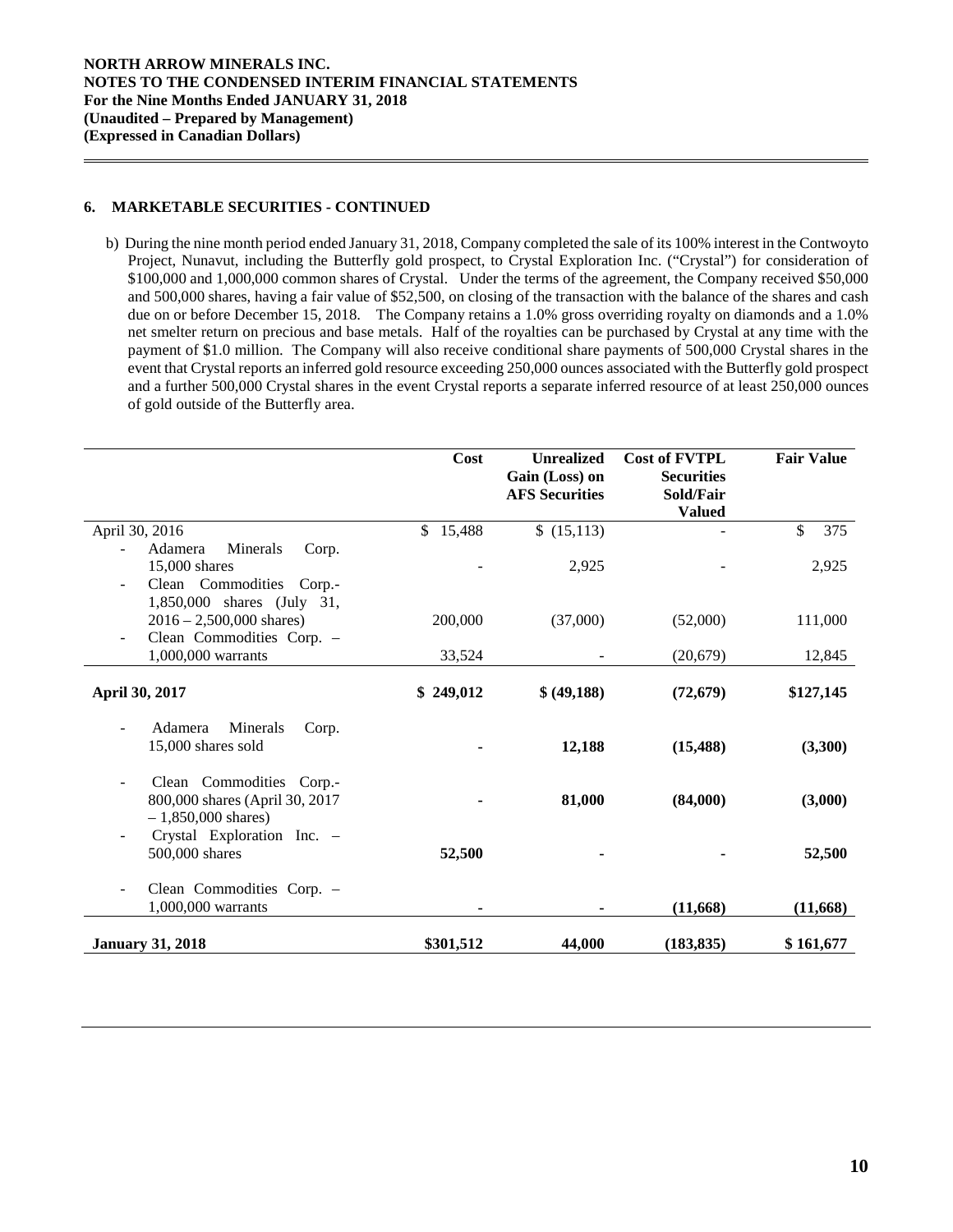# **7. EQUIPMENT**

|                                         | <b>Office and computer</b> | Field     |              |
|-----------------------------------------|----------------------------|-----------|--------------|
|                                         | equipment                  | equipment | <b>Total</b> |
| Cost                                    |                            |           |              |
| <b>Balance, April 30, 2017 and 2016</b> | \$32,759                   | \$93,775  | \$126,534    |
| <b>Additions</b>                        | 14,256                     |           | 14,256       |
| Balance, January 31, 2018               | \$47,015                   | \$93,775  | \$140,790    |
|                                         |                            |           |              |
| <b>Accumulated Depreciation</b>         |                            |           |              |
| Balance, April 30, 2016                 | \$13,299                   | \$26,256  | \$39,555     |
| <b>Additions</b>                        | 5,840                      | 13,503    | 19,343       |
| Balance, April 30, 2017                 | 19,139                     | 39,759    | 58,898       |
| <b>Additions</b>                        | 5,061                      | 8,102     | 13,163       |
| Balance, January 31, 2018               | \$24,200                   | \$47,861  | \$72,061     |
|                                         |                            |           |              |
| <b>Carrying amounts</b>                 |                            |           |              |
| April 30, 2017                          | \$13,620                   | \$54,016  | \$67,636     |
| <b>January 31, 2018</b>                 | \$22,815                   | \$45,914  | \$68,729     |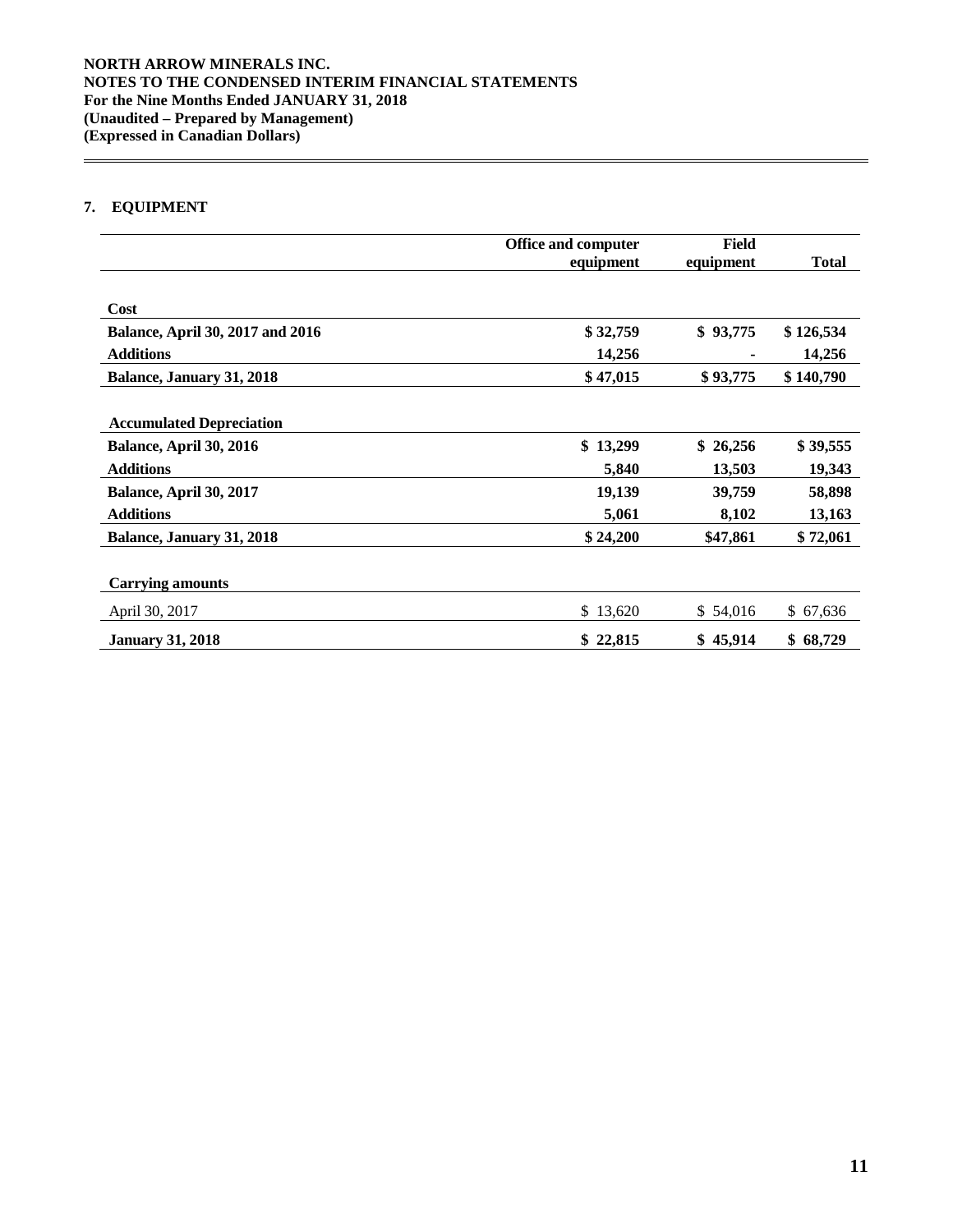## **8. EXPLORATION AND EVALUATION ASSETS**

|                                                                        |                       | <b>Expended</b>          | <b>Write-offs</b> |                    |
|------------------------------------------------------------------------|-----------------------|--------------------------|-------------------|--------------------|
|                                                                        |                       | During                   | During the        | January 31,        |
|                                                                        | <b>April 30, 2017</b> | the Period               | <b>Period</b>     | 2018               |
|                                                                        |                       |                          |                   |                    |
| <b>Diamond Properties</b><br>Lac de Gras, Canada                       |                       |                          |                   |                    |
| <b>Exploration costs</b>                                               | \$235,404             | \$                       | \$                | \$235,404          |
|                                                                        |                       |                          |                   |                    |
| Acquisition and tenure costs<br>Geological, data collection and assays | 277,918<br>153,559    |                          |                   | 277,918<br>153,559 |
| Office and salaries                                                    | 134,040               | $\overline{a}$           |                   | 134,040            |
|                                                                        | 800,921               | $\overline{a}$           | ä,                | 800,921            |
|                                                                        |                       |                          |                   |                    |
| Pikoo, Canada                                                          |                       |                          |                   |                    |
| <b>Exploration costs</b>                                               | 1,254,897             | 2,729                    |                   | 1,257,626          |
| Drilling                                                               | 2,085,859             |                          |                   | 2,085,859          |
| Acquisition and tenure costs                                           | 212,097               | 1,251                    |                   | 213,348            |
| Geological, data collection and assays                                 | 1,548,918             | 21,416                   |                   | 1,570,334          |
| Office and salaries                                                    | 615,038               | 14,667                   |                   | 629,705            |
| Contribution from joint-venture partner                                | (637, 813)            |                          | ä,                | (637, 813)         |
|                                                                        | 5,078,996             | 40,063                   | $\mathbf{r}$      | 5,119,059          |
| Loki, Canada                                                           |                       |                          |                   |                    |
| <b>Exploration costs</b>                                               | 5,800                 | 4,307                    |                   | 10,107             |
| Acquisition and tenure costs                                           | 4,842                 | 44,140                   |                   | 48,982             |
| Geological, data collection and assays                                 | 70,431                | 78,296                   |                   | 148,727            |
| Office and salaries                                                    | 34,025                | 39,759                   |                   | 73,784             |
| Recoveries                                                             |                       | (144, 500)               |                   | (144, 500)         |
|                                                                        | 115,098               | 22,002                   | ä,                | 137,100            |
|                                                                        |                       |                          |                   |                    |
| Naujaat (formerly Qilalugaq), Canada                                   |                       |                          |                   |                    |
| <b>Exploration</b> costs                                               | 402,134               | 298,701                  |                   | 700,835            |
| Drilling                                                               | 240,218               | 1,217,539                |                   | 1,457,757          |
| Acquisition and tenure costs                                           | 313,695               | 22,957                   |                   | 336,652            |
| Geological, data collection and assays                                 | 3,456,366             | 927,604                  | ä,                | 4,383,970          |
| Office and salaries                                                    | 328,553               | 354,388                  |                   | 682,941            |
|                                                                        | 4,740,966             | 2,821,189                | $\blacksquare$    | 7,562,155          |
| Luxx, Canada                                                           |                       |                          |                   |                    |
| <b>Exploration</b> costs                                               | 50,420                |                          |                   | 50,420             |
| Acquisition and tenure costs                                           | 138,733               |                          |                   | 138,733            |
| Geological, data collection and assays                                 | 121,301               |                          |                   | 121,301            |
| Office and salaries                                                    | 44,793                | $\overline{\phantom{a}}$ | $\overline{a}$    | 44,793             |
|                                                                        | 355,247               | $\overline{a}$           | $\mathbf{r}$      | 355,247            |
|                                                                        |                       |                          |                   |                    |
| Mel, Canada                                                            |                       |                          |                   |                    |
| <b>Exploration</b> costs                                               | 114,996               | 76,223                   |                   | 191,219            |
| Acquisition and tenure costs                                           | 132,046               | 155,292                  |                   | 287,338            |
| Geological, data collection and assays                                 | 573,207               | 55,879                   | ä,                | 629,086            |
| Office and salaries                                                    | 87,995                | 21,166                   | ä,                | 109,161            |
|                                                                        | 908,244               | 308,560                  | ä,                | 1,216,804          |
|                                                                        |                       |                          |                   |                    |
| <b>TOTAL</b>                                                           | \$<br>11,999,472      | \$3,191,814              | \$                | \$<br>15,191,286   |
|                                                                        |                       |                          |                   |                    |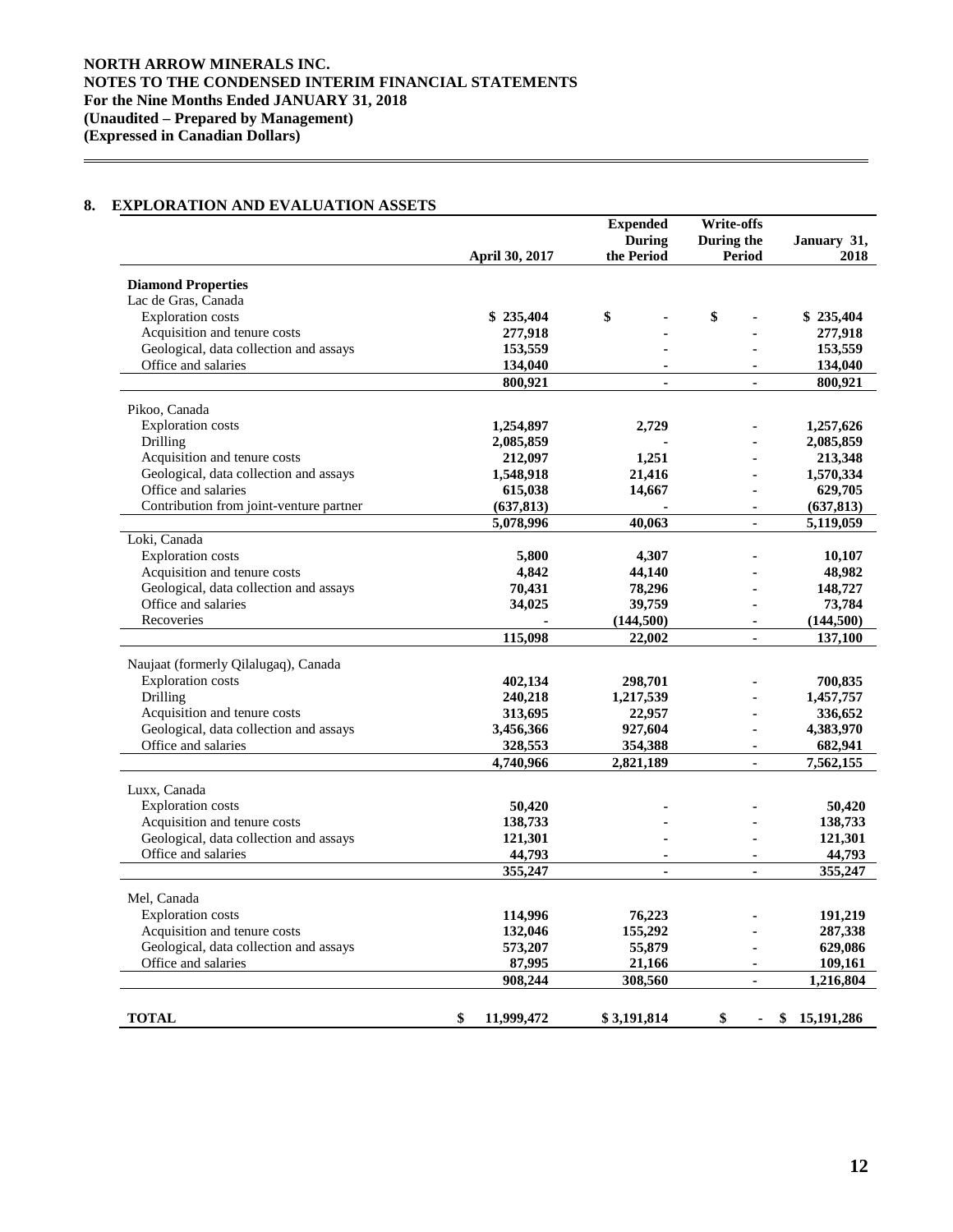# **8. EXPLORATION AND EVALUATION ASSETS**

|                                          |                     |                 | Write-offs               |                      |
|------------------------------------------|---------------------|-----------------|--------------------------|----------------------|
|                                          |                     | Expended        | During the               |                      |
|                                          | April 30, 2016      | During the Year | Year                     | April 30, 2017       |
| <b>Diamond Properties</b>                |                     |                 |                          |                      |
| Lac de Gras, Canada                      |                     |                 |                          |                      |
| <b>Exploration</b> costs                 | \$235,404           | \$              | \$                       | \$235,404            |
| Acquisition and tenure costs             | 277,918             |                 |                          | 277,918              |
| Geological, data collection and assays   | 153,559             |                 |                          | 153,559              |
| Office and salaries                      | 134,040             |                 |                          | 134,040              |
|                                          | 800,921             | $\overline{a}$  | $\overline{\phantom{a}}$ | 800,921              |
|                                          |                     |                 |                          |                      |
| Pikoo, Canada                            |                     |                 |                          |                      |
| <b>Exploration</b> costs<br>Drilling     | 1,242,974           | 11,923          |                          | 1,254,897            |
| Acquisition and tenure costs             | 2,085,859<br>14,581 | 197,516         |                          | 2,085,859<br>212,097 |
| Geological, data collection and assays   | 1,374,630           | 223,510         | (49,222)                 | 1,548,918            |
| Office and salaries                      | 529,006             | 86,032          |                          | 615,038              |
| Contribution from joint-venture partner  | (637, 813)          |                 |                          | (637, 813)           |
|                                          | 4,609,237           | 518,981         | (49, 222)                | 5,078,996            |
|                                          |                     |                 |                          |                      |
| Loki, Canada                             |                     |                 |                          |                      |
| <b>Exploration</b> costs                 |                     | 5,800           |                          | 5,800                |
| Acquisition and tenure costs             |                     | 4,842           |                          | 4,842                |
| Geological, data collection and assays   |                     | 70,431          |                          | 70,431               |
| Office and salaries                      |                     | 34,025          |                          | 34,025               |
|                                          |                     | 115,098         | $\overline{a}$           | 115,098              |
| Naujaat (formerly Qilalugaq), Canada     |                     |                 |                          |                      |
| <b>Exploration</b> costs                 | 357,350             | 44,784          |                          | 402,134              |
| Drilling                                 |                     | 240,218         |                          | 240,218              |
| Acquisition and tenure costs             | 73,670              | 240,025         |                          | 313,695              |
| Geological, data collection and assays   | 3,395,314           | 61,052          |                          | 3,456,366            |
| Office and salaries                      | 252,634             | 75,919          | $\overline{\phantom{a}}$ | 328,553              |
|                                          | 4,078,968           | 661,998         | $\overline{\phantom{a}}$ | 4,740,966            |
|                                          |                     |                 |                          |                      |
| Luxx, Canada<br><b>Exploration costs</b> | 50,420              |                 |                          | 50,420               |
| Acquisition and tenure costs             | 138,639             | 94              |                          | 138,733              |
| Geological, data collection and assays   | 121,301             |                 |                          | 121,301              |
| Office and salaries                      | 43,221              | 1,572           | $\overline{\phantom{a}}$ | 44,793               |
|                                          | 353,581             | 1,666           | $\overline{\phantom{a}}$ | 355,247              |
|                                          |                     |                 |                          |                      |
| Mel, Canada                              |                     |                 |                          |                      |
| <b>Exploration costs</b>                 | 83,128              | 31,868          |                          | 114,996              |
| Acquisition and tenure costs             | 130,866             | 1,180           |                          | 132,046              |
| Geological, data collection and assays   | 444,364             | 128,843         |                          | 573,207              |
| Office and salaries                      | 55,906              | 32,089          |                          | 87,995               |
|                                          | 714,264             | 193,980         | $\overline{\phantom{a}}$ | 908,244              |
| Redemption, Canada                       |                     |                 |                          |                      |
| <b>Exploration</b> costs                 |                     | 5,399           | (5,399)                  |                      |
| Drilling                                 |                     | 21,436          | (21, 436)                |                      |
| Acquisition and tenure costs             |                     | 12,859          | (12, 859)                |                      |
| Geological, data collection and assays   |                     | 6,567           | (6, 567)                 |                      |
| Office and salaries                      |                     | 21,461          | (21,461)                 |                      |
| Recoveries                               |                     | (66,000)        | 66,000                   |                      |
|                                          |                     | 1,722           | (1,722)                  |                      |
|                                          |                     |                 | (50, 944)                |                      |
| <b>TOTAL</b>                             | 10,556,971<br>\$    | 1,493,445       |                          | \$ 11,999,472        |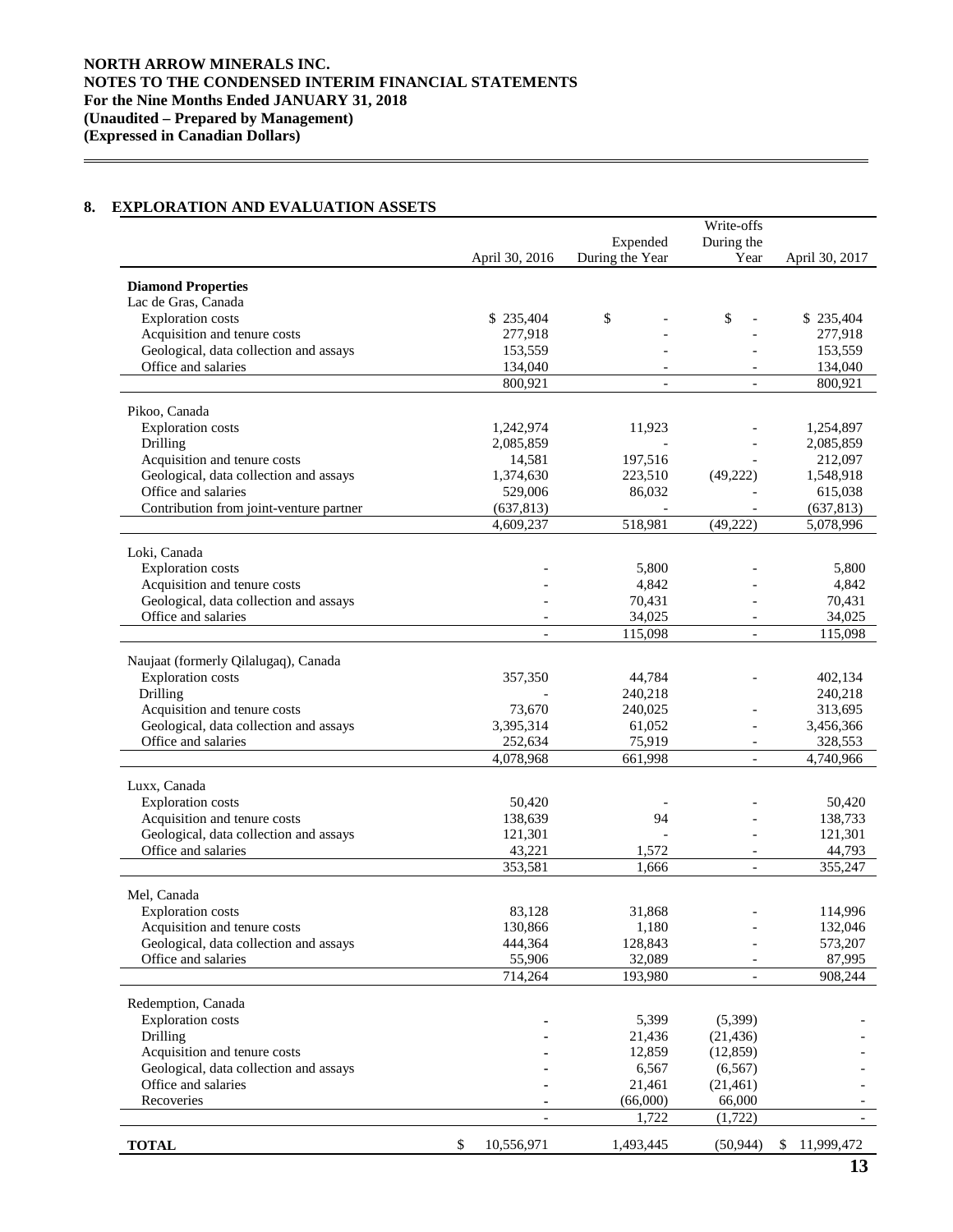Title to exploration and evaluation assets involves certain inherent risks due to the difficulties of determining the validity of certain claims as well as the potential for problems arising from the frequently ambiguous conveyancing history characteristic of many exploration and evaluation assets. The Company has investigated title to all of its exploration and evaluation assets and, to the best of its knowledge, title to all of these assets are in good standing.

### **Diamond Properties, Canada**

Lac de Gras project, Northwest Territories

In August 2011, the Company entered into an option agreement with Harry Winston Diamond Mines Ltd. (subsequently Dominion Diamond Corp.) ("Dominion"), and Springbok Holdings Inc. ("Springbok"), to jointly explore Springbok and the Company's Lac de Gras property and Dominion's land holdings contiguous to Springbok and the Company's Lac de Gras property (collectively, the "JV Property"). Under the terms of the agreement, Dominion had to incur more than \$5,000,000 of exploration expenditures to earn a 55% interest in the joint venture and the Company and Springbok would share equally a 45% interest in the JV Property.

On October 24, 2012, the Company entered into an agreement with Springbok to acquire Springbok's interest in the JV Property (the "Springbok Interests"). Under the terms of the agreement with Springbok, the Company issued 1,000,000 shares at a value of \$235,000 to Springbok for the Springbok Interests. As additional consideration, in the event that the Company subsequently incurs \$2 million in joint venture expenditures on the JV Property, the Company will issue to Springbok that number of common shares of the Company having a value of \$1 million.

During the year ended April 30, 2015, Dominion had incurred \$5,000,000 of expenditure and earned a 55% interest in the joint venture.

In October 2015, the Company and Dominion finalized a joint venture agreement having an effective date of June 1, 2015 to govern the ongoing evaluation, on the basis of a 45%/55% (North Arrow/Dominion) joint venture, of the JV Property. Subsequent to December 2015, the Company has elected not to contribute its proportionate share of costs to the 2016 (F2017) and 2017 (F2018) exploration programs and holds an approximate 33% interest in the joint venture at January 31, 2018.

Timiskaming, Pikoo and Naujaat (formerly Qilalugaq) Diamond Projects, Canada

In April 2013, the Company closed an assignment agreement with 0954506 B.C. Ltd. ("BCCo") under which the Company acquired BCCo's interest and obligations in three option agreements to earn 80% interests in the Timiskaming, Pikoo and Naujaat (formerly Qilalugaq) diamond projects. Stornoway Diamond Corporation ("Stornoway") was the holder of a 100% interest in all three projects. BCCo is a private company controlled by a party related to a director of the Company.

Under the terms of the assignment agreement the Company paid BCCo \$20,000 and issued BCCo 500,000 transferrable share purchase warrants having a fair value of \$314,325 which was included in acquisition costs at the time the Company earned its interest in the Timiskaming project. Each share purchase warrant entitles the holder to acquire one common share of the Company at a price of \$0.25 for a period of five years from the date of issuance.

### Timiskaming project, Ontario/Quebec

During the year ended April 30, 2014, the Company earned an 80% interest in the Timiskaming diamond project in accordance with the terms of an option agreement with Stornoway Diamond Corporation ("Stornoway"). Accordingly, ongoing evaluation of the project is subject to an 80%/20% (Company/Stornoway) participating joint venture.

During the year ended April 30, 2016, the Company wrote off \$497,300 of exploration and acquisition costs related to the Timiskaming project in recognition of the lack of significant planned exploration expenditures on the property.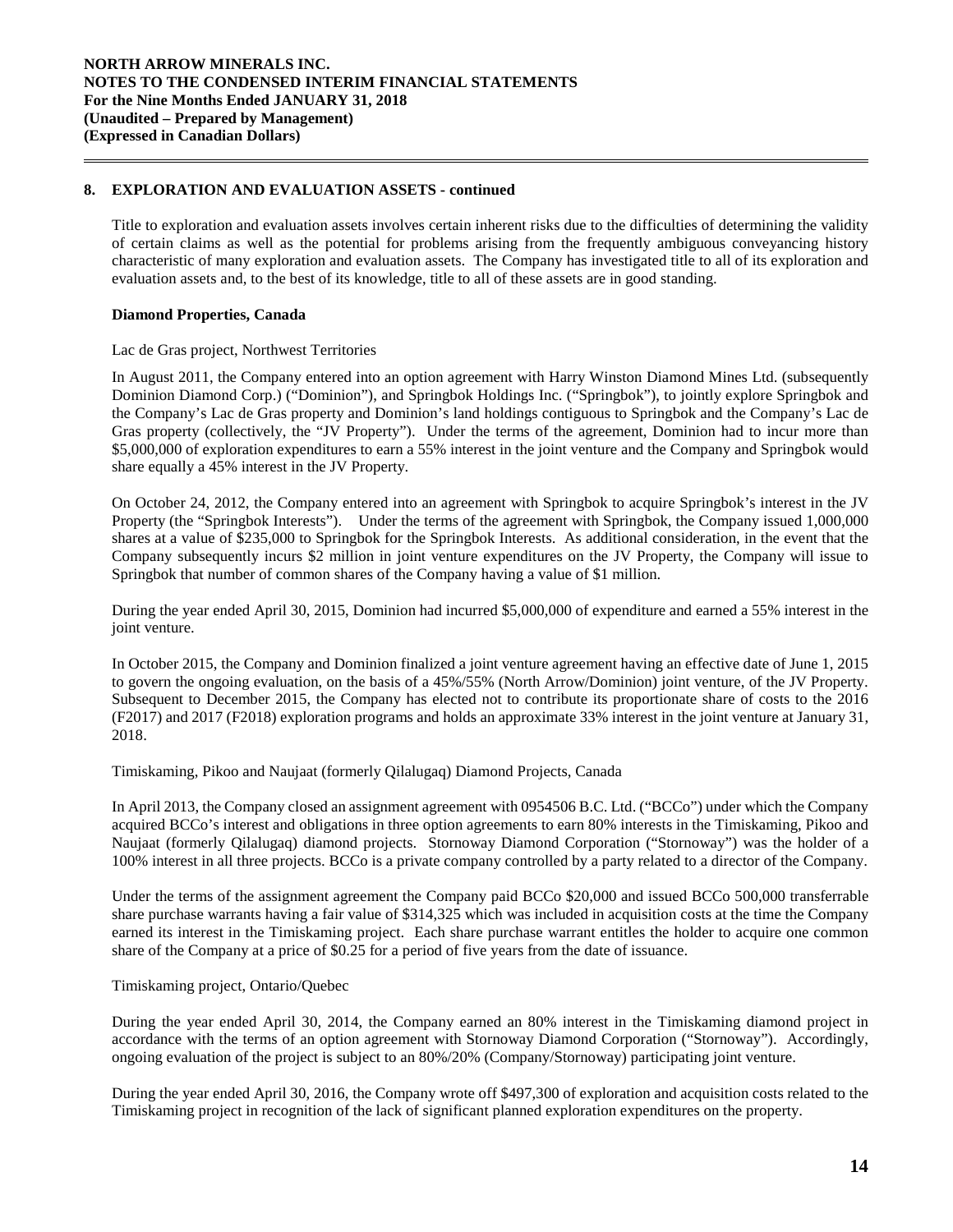#### **Diamond Properties, Canada - continued**

#### Naujaat project, Nunavut

During the year ended April 30, 2016, the Company earned an 80% interest in the Naujaat project in accordance with the terms of an option agreement with Stornoway.

Effective February 15, 2017, the Company acquired Stornoway's remaining interests in the Naujaat and Pikoo (see below) diamond projects by issuing to Stornoway 2,000,000 common shares of the Company. The shares were issued at a fair value of \$380,000 of which \$190,000 was allocated to acquisition costs for the Naujaat project. In addition, the Company agreed to pay Stornoway \$2.5 million at the time the first royalty payments relating to the Naujaat project are payable. Stornoway retains a 0.5% GOR and NSR on diamond, precious metal and base metal production from the Naujaat project.

The Naujaat project is also subject to an additional 3% net smelter royalty ("NSR") on metals and a 3% gross production royalty ("GPR") on industrial minerals, including diamonds. Effective November 21, 2016, the Company reached an agreement with the underlying royalty holder where each of the NSR and GPR may be reduced to from 3% to 1% subject to future contingent cash payments totaling \$5.15 million and future staged exploration expenditures totalling \$20 million.

### Pikoo project, Saskatchewan

During the year ended April 30, 2014, the Company earned an 80% interest in the Pikoo diamond project in accordance with the terms of an option agreement with Stornoway.

Effective February 15, 2017, the Company acquired Stornoway's remaining interests in the Pikoo and Naujaat (see above) diamond projects by issuing to Stornoway 2,000,000 common shares of the Company. The shares were issued at a fair value of \$380,000 of which \$190,000 was allocated to acquisition costs for the Pikoo project. In addition, the Company agreed to pay Stornoway \$1.25 million at the time the first royalty payments relating to the Pikoo project are payable. Stornoway retains a 1% GOR and NSR on diamond, precious metal and base metal production from the Pikoo project.

In September 2014, the Company entered into separate option agreements with three third parties to acquire interests in mineral properties in the Pikoo diamond project area. Under the terms of the agreements the Company could acquire 70% interests in the properties by reimbursing staking costs totalling \$5,600 (paid) and discovering a kimberlite on the properties within a three-year period. In the event that the Company earned an interest in any of the properties, the property in question would be subject to a 2% GOR on diamonds, payable to the vendor. During the year ended April 30, 2017, the Company relinquished its option interest in the three agreements and wrote-off \$49,222 of expenditures.

### Redemption project, Northwest Territories

In July 2013, the Company entered into an option agreement with Arctic Star Resources Ltd. ("Arctic Star") whereby it could earn a 55% interest in Arctic Star's Redemption project in the Lac de Gras region of the Northwest Territories by incurring \$5,000,000 in exploration expenditures prior to July 1, 2017. On July 11, 2014, the Company and Arctic Star signed an addendum to the option agreement under which the project area was expanded to include three additional mineral claims and one mining lease.

Effective January 25, 2016 the Company closed the sale of a royalty interest in the Redemption property to Umgeni Holdings International Limited ("Umgeni") for \$800,000. Umgeni is a private company of which a director of the Company is a beneficiary of the sole shareholder. Umgeni paid the Company \$800,000 to acquire the following royalty interests in the Redemption project: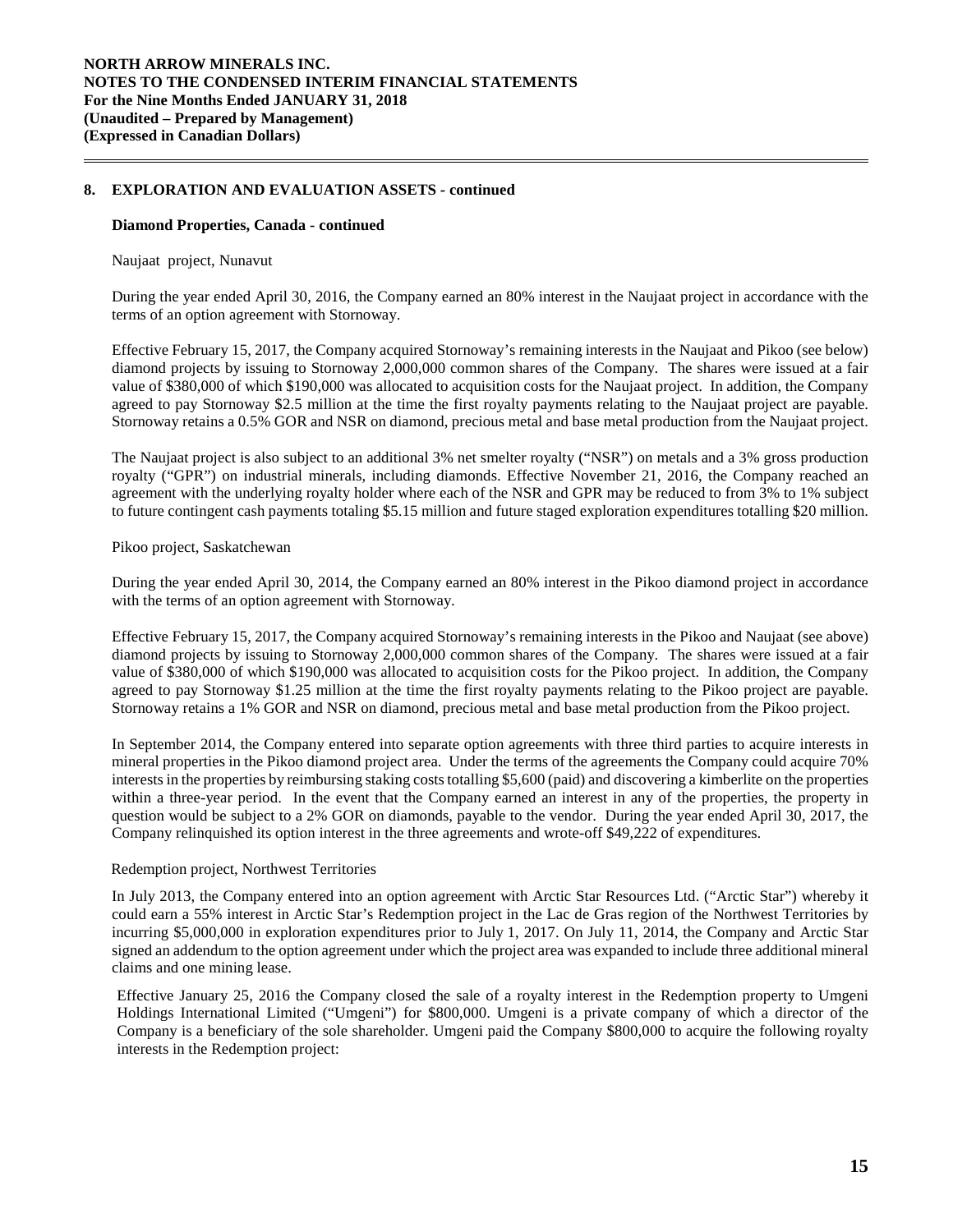#### **Diamond Properties, Canada - continued**

Redemption project, Northwest Territories - continued

• a 1.25% GOR and 1.25% NSR on 12 mineral claims and 5 mining leases (the "ADD Claims") that were subject to the option agreement with Arctic Star. These 1.25% royalties are payable from the Company's ultimate interest in the ADD claims and the Company will have sole responsibility for paying them.

In addition, Umgeni also acquired certain royalty interests in the Company's Loki diamond project (see below).

Effective April 30, 2016, the Company wrote off exploration and acquisition costs of \$2,290,248 related to the Redemption project in recognition of the lack of exploration success with the drilling programs. In August, 2016, Umgeni elected not to acquire the Company's interest in the option agreement and the Company issued a notice to Arctic Star of the Company's intent to relinquish its option to earn an interest in the Redemption project. Further to the July 11, 2014 addendum to the option agreement, the Company also notified Arctic Star of the Company's intent to retain a 55% interest in one mineral claim contiguous to the Redemption project. This mineral claim remains subject to Umgeni's 1.25% GOR and 1.25% NSR referred to above.

### Loki project, Northwest Territories

The Loki project consists of 17 mineral claims staked in the Lac de Gras region of the Northwest Territories. The Company holds a 100% interest in these claims. Thirteen of the claims are subject to a 1.5% GOR on diamonds ("GOR") and a 1.5% NSR on base and precious metals granted to Umgeni under the terms of the January 25, 2016 royalty purchase agreement referred to above.

#### Mel project, Nunavut

The Company maintains a 100% interest in the Mel diamond project in Nunavut. The project was acquired from Anglo Celtic Explorations Ltd., a private company controlled by a director, for 250,000 warrants entitling the holder to acquire 250,000 shares at a price of \$0.65 per share and is subject to a 1% gross overriding royalty (GOR) payable to Anglo Celtic Exploration Ltd. The Company retains the right to buy back one half of the GOR for \$1,000,000 at any time.

#### Luxx project, Nunavut

The Company maintains a 100% interest in the Luxx diamond project in Nunavut. The project was acquired from Anglo Celtic Explorations Ltd., a private company controlled by a director, for 250,000 warrants entitling the holder to acquire 250,000 shares at a price of \$0.65 per share and is subject to a 1% gross overriding royalty (GOR) payable to Anglo Celtic Exploration Ltd. The Company retains the right to buy back one half of the gross overriding royalty for \$1,000,000 at any time.

### **Other Properties**

#### Beaverdam, North Carolina, USA

Effective September 30, 2016, the Company sold data and information related to the previously written off Beaverdam Project in North Carolina to WCP Resources Ltd. for proceeds of \$66,250 (US\$50,000).

#### Torp Lake, Nunavut and Phoenix, Northwest Territories

Effective May 19, 2016, the Company sold its interest in the in the previously written off Torp Lake and Phoenix mineral claims to Clean Commodities Corp. (Note 6) for consideration of 2,500,000 common shares of Clean Commodities Corp. having a fair value of \$200,000 and warrants entitling the Company to purchase an additional 1,000,000 common shares at a price of \$0.20 for a period of two years with a fair value of \$33,524 (Note 6).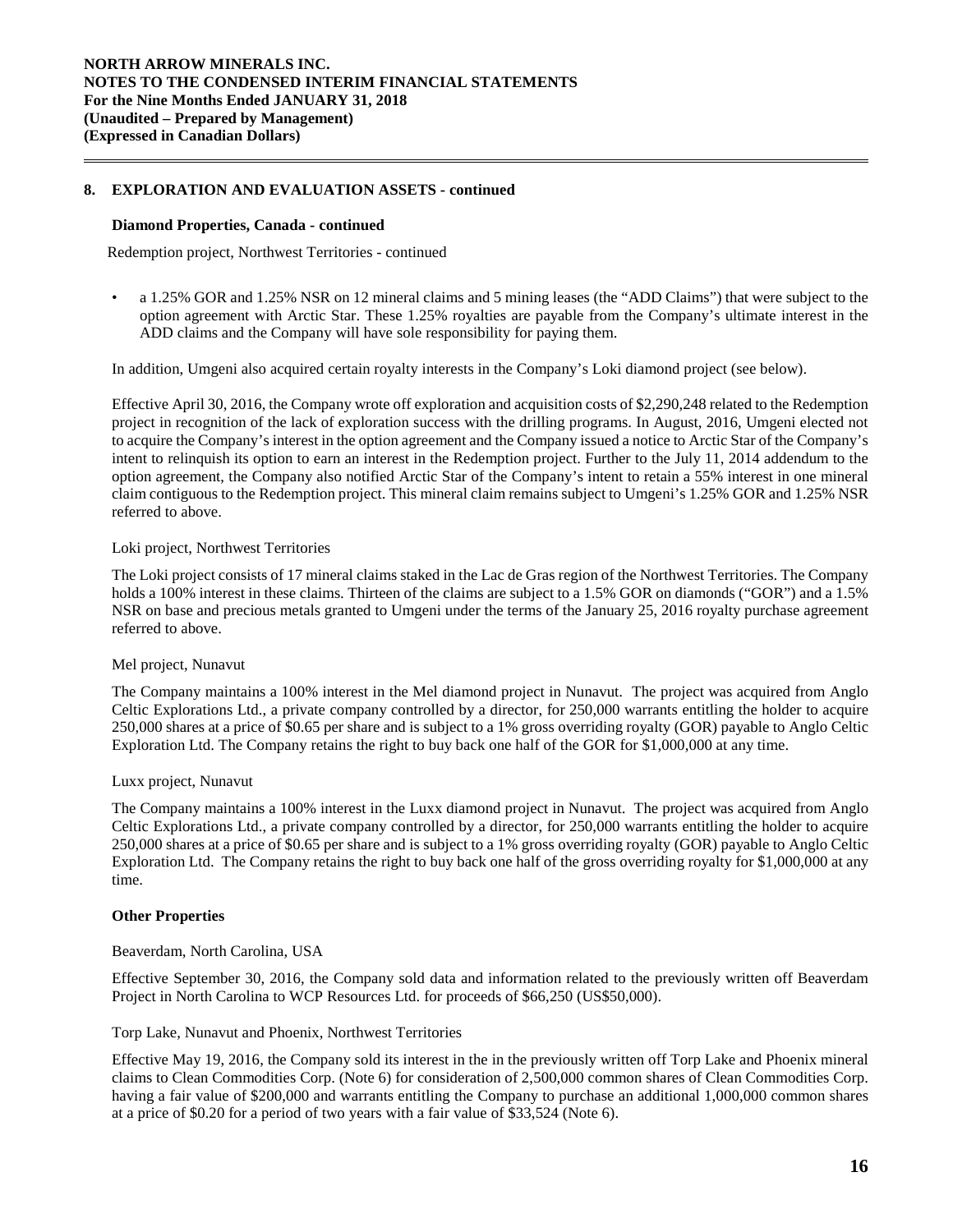#### **Other Properties – continued**

#### Contwoyto

During the nine months ended January 31, 2018, the Company completed the sale of its 100% interest in the Contwoyto Project, Nunavut, including the Butterfly gold prospect, to Crystal Exploration Inc. ("Crystal") for consideration of \$100,000 and 1,000,000 common shares of Crystal. Under the terms of the agreement, the Company received \$50,000 and 500,000 shares, having a fair value of \$52,500 (Note 6), on closing of the transaction with the balance of the shares and cash due on or before December 15, 2018. The Company retains a 1.0% gross overriding royalty on diamonds and a 1.0% net smelter return on precious and base metals. Half of the royalties can be purchased by Crystal at any time with the payment of \$1.0 million. The Company will also receive conditional share payments of 500,000 Crystal shares in the event that Crystal reports an inferred gold resource exceeding 250,000 ounces associated with the Butterfly gold prospect and a further 500,000 Crystal shares in the event Crystal reports a separate inferred resource of at least 250,000 ounces of gold outside of the Butterfly area.

### **9. ACCOUNTS PAYABLE AND ACCRUED LIABILITIES**

|                                       | <b>January 31, 2018</b>                   | April 30, 2017        |
|---------------------------------------|-------------------------------------------|-----------------------|
| Trade payables<br>Accrued liabilities | 162,260<br>\$<br>$\overline{\phantom{a}}$ | 50,103<br>S<br>33,000 |
|                                       | 162,260<br>\$                             | 83,103                |

#### **10. CAPITAL STOCK AND RESERVES**

#### **Authorized share capital**

The authorized share capital of the Company is an unlimited number of common shares without par value.

#### **Share issuances**

- a) On February 15, 2017, the Company issued 2,000,000 common shares in conjunction with its acquisition of Stornoway's remaining interests in the Naujaat and Pikoo diamond projects and allocated 1,000,000 shares to each of the projects as acquisition costs at a valuation of \$190,000 to each project.
- b) On May 18, 2017, the Company completed a non-brokered private placement of 20,000,000 units at a price of \$0.25 per unit for gross proceeds of \$5,000,000. Each unit consisted of one common share and one common share purchase warrant. At May 18, 2017, the Company's market price was \$0.215 per share: accordingly, \$700,000 of the proceeds were assigned to the value of the warrants under the residual method. Each warrant entitles the holder to purchase one additional common share at a price of \$0.40 per share for a period of three years.

#### **Stock options and warrants**

At the Company's Annual General Meeting held on November 9, 2016, the shareholders approved the adoption of a new stock option plan (the "Plan"). The Plan gives the directors the authority to grant options to directors, officers, employees and consultants. The maximum number of shares to be issued under the Plan is 10% of the issued and outstanding common shares at the time of the grant. The exercise price of each option granted shall not be less than the market price at the date of grant less a discount up to 25% in accordance with the policies of the TSX Venture Exchange ("TSXV").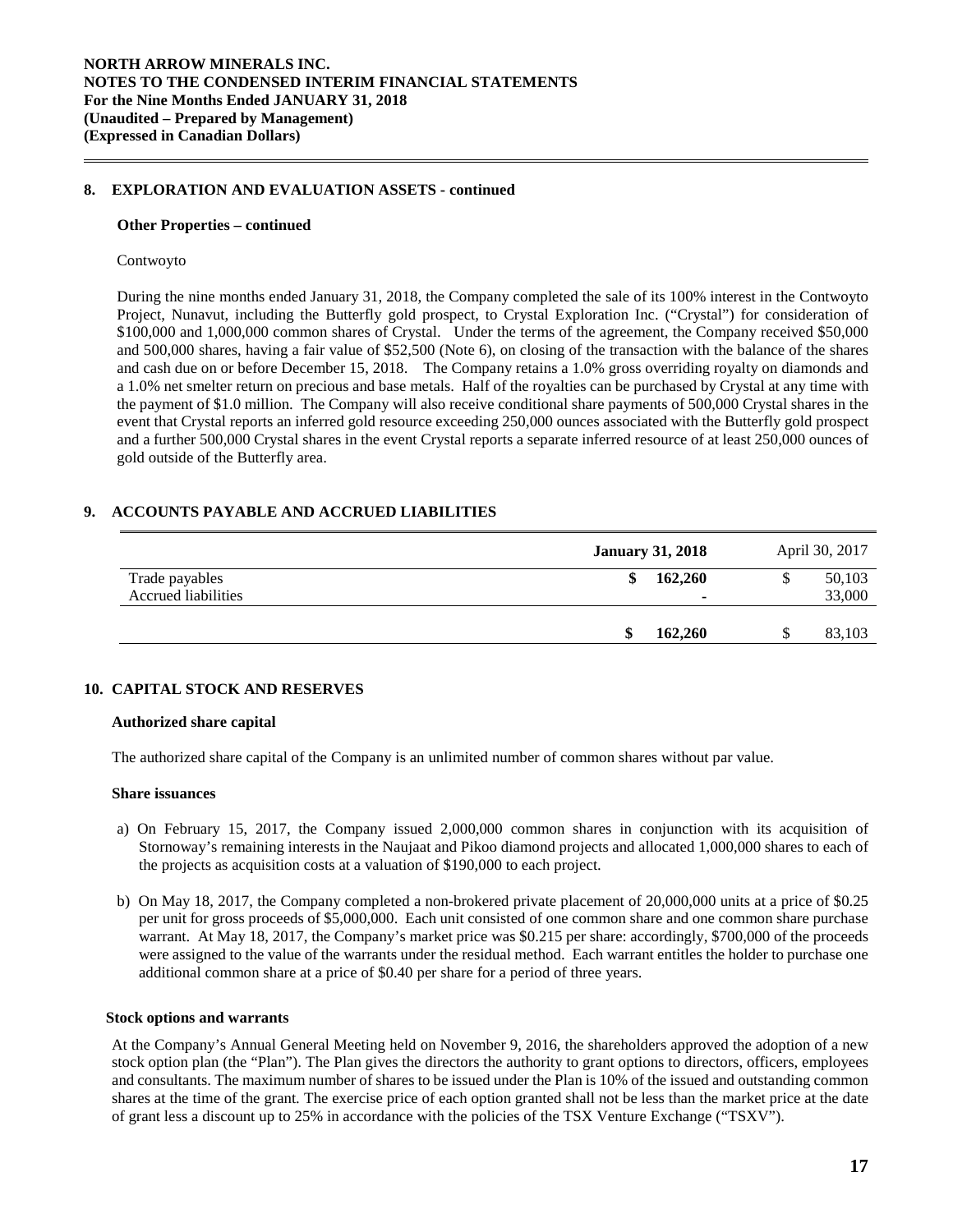### **10. CAPITAL STOCK AND RESERVES – continued**

#### **Stock options and warrants – continued**

Options granted can have a term up to 5 years with vesting provisions determined by the directors in accordance with TSXV policies for Tier 2 Issuers, with a typical vesting period of 25% upon grant and 25% every six months thereafter.

As at January 31, 2018, the following stock options were outstanding:

| Number of<br><b>Shares</b> | Exercise<br>Price | Number of<br><b>Shares Vested</b> | <b>Expiry Date</b> |
|----------------------------|-------------------|-----------------------------------|--------------------|
| 2,075,000                  | S.                | 0.27<br>2,075,000                 | May 10, 2018       |
| 200,000                    | <sup>S</sup>      | 0.50<br>200,000                   | September 23, 2018 |
| 985,000                    | \$.               | 0.70<br>985,000                   | January 28, 2019   |
| 680,000                    | \$.               | 0.60<br>680,000                   | September 25, 2019 |
| 200,000                    | S.                | 0.54<br>200,000                   | December 16, 2019  |
| 2,230,000                  | S.                | 0.27<br>1,115,000                 | June 23, 2022      |
| 150,000                    | S.                | 0.25<br>37,500                    | November 21, 2022  |
| 6,520,000                  |                   | 5,292,500                         |                    |

A summary of the Company's stock option activity is as follows:

|                           |            | Weighted              |
|---------------------------|------------|-----------------------|
|                           | Number     | Average               |
|                           | of Options | <b>Exercise Price</b> |
| Balance, April 30, 2015   | 4,318,000  | \$0.47                |
| Expired and forfeited     | (125,000)  | 0.51                  |
| Balance, April 30, 2016   | 4,193,000  | \$0.47                |
| Expired and forfeited     | (53,000)   | 2.00                  |
| Balance, April 30, 2017   | 4,140,000  | 0.45                  |
| Options granted           | 2,380,000  | 0.27                  |
| Balance, January 31, 2018 | 6,520,000  | \$0.38                |

#### **Share-based compensation**

During the nine months ended January 31, 2018, the Company granted 2,380,000 stock options (2017 – nil) having a total fair value of \$486,644 and a weighted average grant-date value of \$0.20 per option. During the nine months ended January 31, 2018, the Company recognized share-based compensation of \$380,651 (2017 – \$2,068) relating to options vested during the period.

The fair value of options granted was estimated on the date of grant using the Black-Scholes option pricing model, with the following assumptions:

|                                 | Nine Months ended January | Nine Months ended January |
|---------------------------------|---------------------------|---------------------------|
|                                 | 31, 2018                  | 31, 2017                  |
| Risk-free interest rate         | 1.33%                     |                           |
| Expected dividend yield         | Nil                       |                           |
| Expected stock price volatility | 131.25%                   |                           |
| Expected life                   | 5 years                   |                           |
| Expected forfeiture rate        | Nil                       |                           |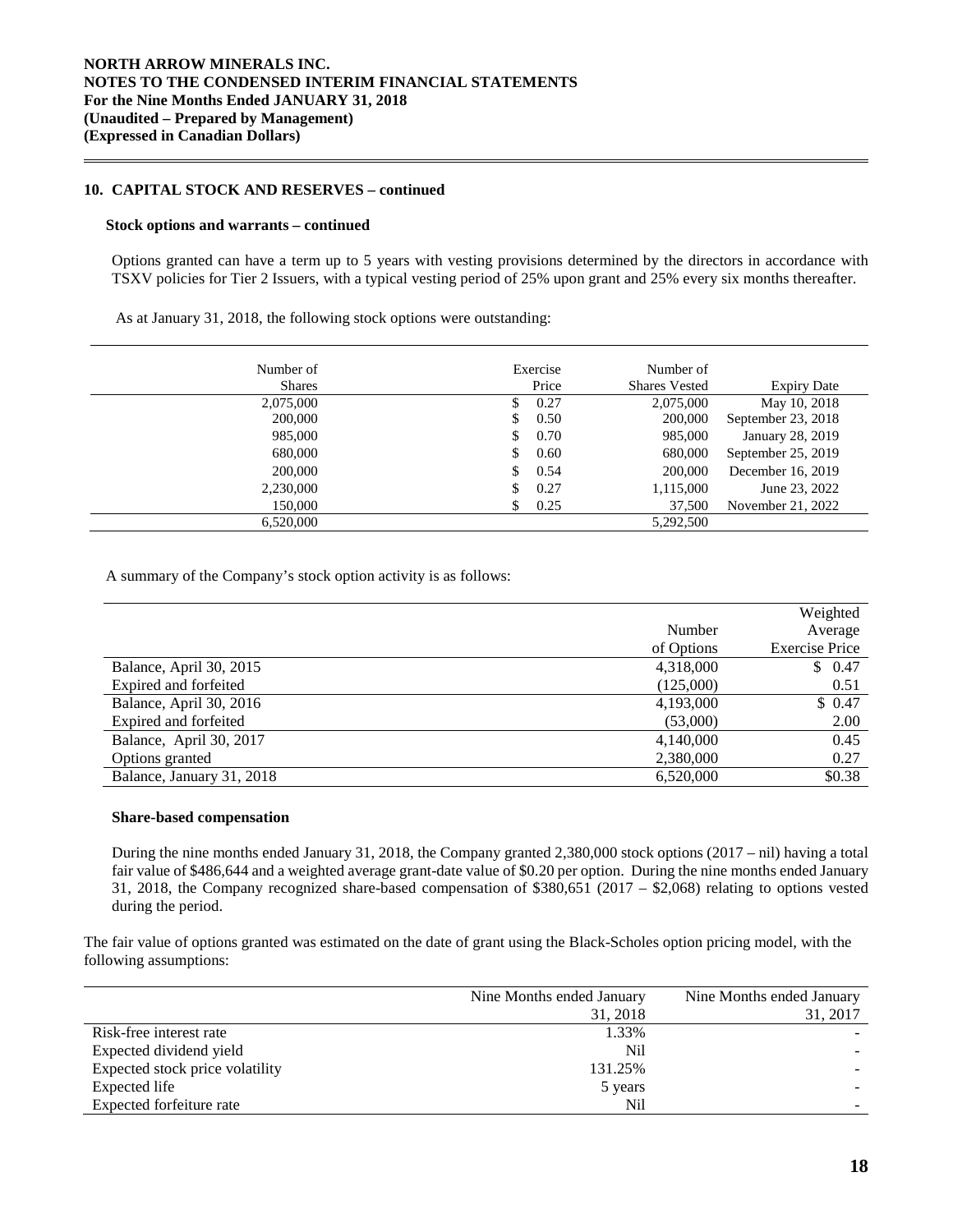### **10. CAPITAL STOCK AND RESERVES – continued**

#### **Stock options and warrants – continued**

A summary of the Company's warrant activity is as follows:

|                                                             | Number<br>of<br>Warrants      | Weighted<br>Average<br><b>Exercise Price</b> |
|-------------------------------------------------------------|-------------------------------|----------------------------------------------|
| Balance, April 30, 2016 and April 30, 2017<br><b>Issued</b> | $*1,000,000$<br>$*20,000,000$ | \$ 0.45<br>0.40                              |
| Balance, January 31, 2018                                   | 21,000,000                    | \$ 0.40                                      |

\*- 500,000 warrants exercisable at a price of \$0.25 per share expiring April 29, 2018

\*- 500,000 warrants exercisable at a price of \$0.65 per share expiring August 19, 2018

\*\*-20,000,000 warrants exercisable at a price of \$0.40 per share expiring May 18, 2020

### **11. RELATED PARTY TRANSACTIONS**

Details of the transactions between the Company and related parties not disclosed elsewhere in the financial statements are disclosed below.

The Company incurred the following transactions in the normal course of operations in connection with companies which have an officer and/or director in common.

- a) Paid or accrued consulting fees of \$13,500 (2017 \$13,500) to the Corporate Secretary of the Company. This amount is included in salaries disclosed below.
- b) Paid \$2,885 (2017 \$2,879) for office costs to a company controlled by a director.
- c) Charged related parties \$20,700 (2017 \$20,700) for rent, office and administrative costs.
- d) Included in other receivables is \$668 (April 30, 2017 \$6,632) due from companies having a director or officers in common.
- e) Amounts totaling \$2,249 (April 30, 2017 \$6,896) are owing to related and previously related parties.
- The remuneration of directors and key management personnel during the nine months ended January 31, 2018 was as follows:

|                                                                                                              |    | January 31,<br>2018          |   | January 31,<br>2017        |
|--------------------------------------------------------------------------------------------------------------|----|------------------------------|---|----------------------------|
| Salaries <sup>1</sup><br>Salaries in exploration costs <sup>1</sup><br>Share-based compensation <sup>2</sup> | \$ | 136,005<br>94,130<br>231,381 | J | 170,044<br>60,086<br>2,068 |
| Total                                                                                                        | Φ  | 461,516                      |   | 232,198                    |

1 – When key management is working specifically on mineral properties their time is capitalized against the mineral property.

<sup>2 –</sup> Share-based compensation is the fair value of options that have been granted to directors and key management personnel.